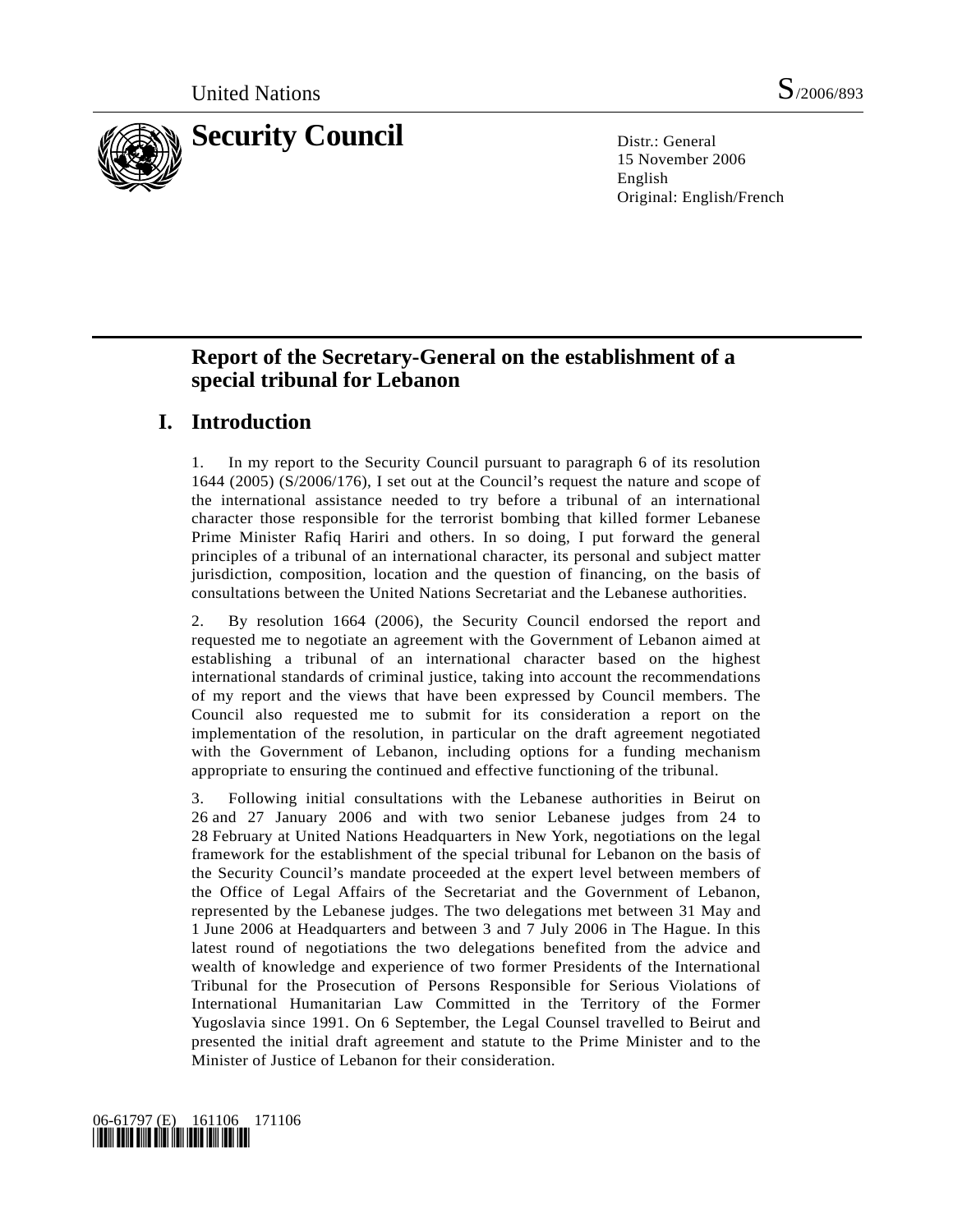4. Requested by the Security Council in its resolution 1664 (2006) to take account of the views that have been expressed by Council members, the Secretariat has, in the course of negotiations, taken into account the views expressed by interested members of the Council on the progress of the negotiations and the principles of the legal framework for the establishment of the special tribunal. These consultations have in many ways shaped the legal choices made in the tribunal's founding instruments.

5. The present report analyses the main features of the statute of the special tribunal and the agreement between the United Nations and the Government of Lebanon. It examines the legal nature and specificities of the tribunal, its temporal, personal and subject matter jurisdiction, its organizational structure and composition, the conduct of the trial process, the location of the seat, the funding mechanism and cooperation with third States.

## **II. The legal nature and specificities of the special tribunal**

6. The legal basis for the establishment of the special tribunal is an agreement between the United Nations and the Government of Lebanon, to which the statute of the tribunal is attached (see annex I). As a treaty-based organ, the special tribunal is neither a subsidiary organ of the United Nations, nor is it a part of the Lebanese court system.

7. The Security Council mandated the Secretary-General to negotiate an agreement aimed at establishing a tribunal of an international character based on the highest international standards of criminal justice. Although the features of such an international character were not specified, the constitutive instruments of the special tribunal in both form and substance evidence its international character. The legal basis for the establishment of the special tribunal is an international agreement between the United Nations and a Member State; its composition is mixed with a substantial international component; its standards of justice, including principles of due process of law, are those applicable in all international or United Nations-based criminal jurisdictions; its rules of procedure and evidence are to be inspired, in part, by reference materials reflecting the highest standards of international criminal procedure; and its success may rely considerably on the cooperation of third States. While in all of these respects the special tribunal has international characteristics, its subject matter jurisdiction or the applicable law remain national in character, however.

8. The special tribunal for Lebanon is distinguished from other international criminal tribunals established or assisted by the United Nations in two respects: (a) in the conduct of the trial process, more elements of civil law are evident than of common law; and (b) the investigative process conducted by the International Independent Investigation Commission constitutes, in fact, the core nascent prosecutor's office.

9. With the exception of the Extraordinary Chambers in the Courts of Cambodia, the conduct of the trial process as reflected in the constituent instruments of all other United Nations-based or assisted tribunals has included more common law elements. The special tribunal for Lebanon is the first United Nations-assisted tribunal to combine substantial elements of both legal systems. The applicability of the Lebanese Code of Criminal Procedure as a guiding principle alongside other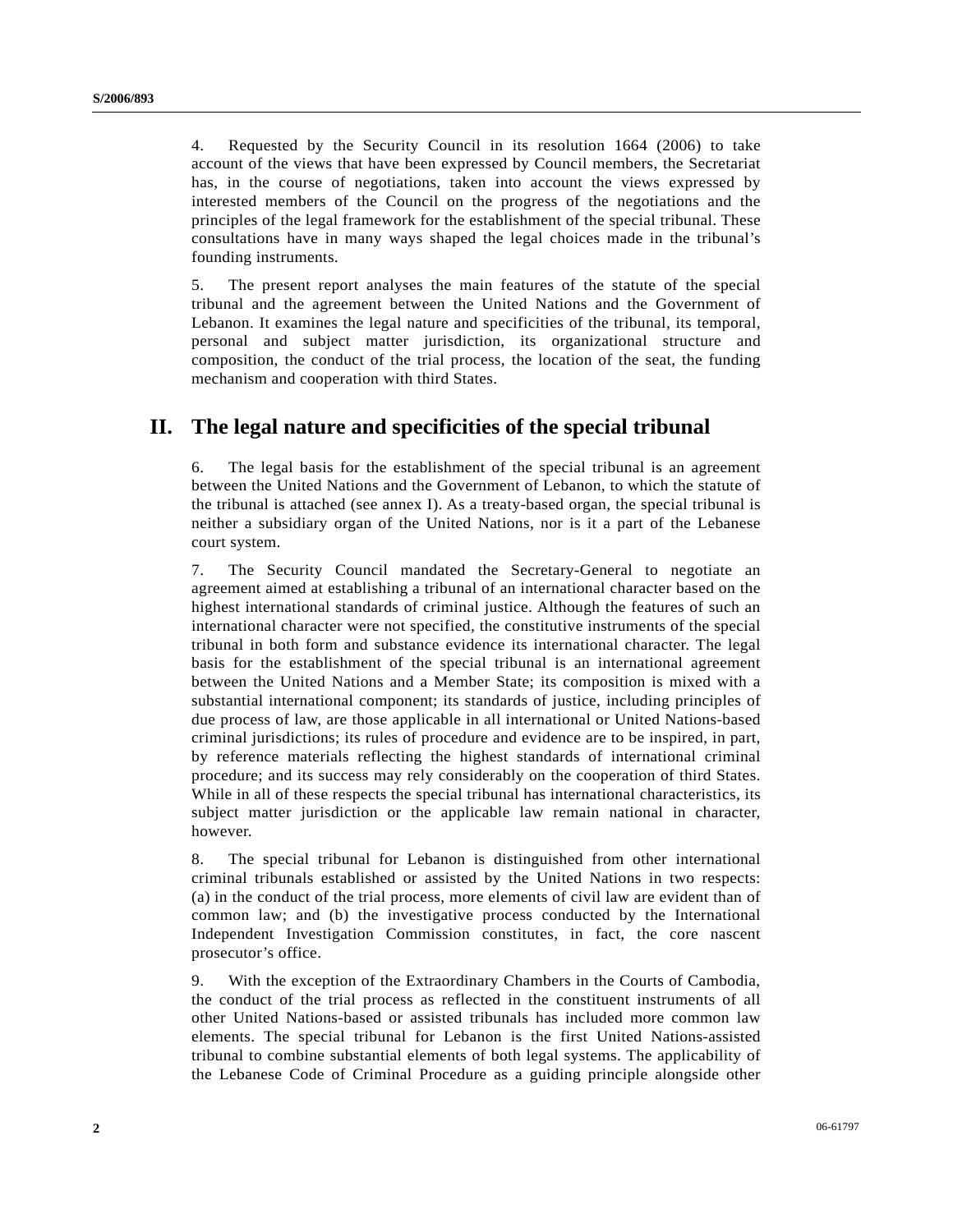reference materials reflecting the highest standards of international criminal procedure (art. 28), the enhanced powers of the Tribunal to take measures to ensure expeditious hearing and prevent any action that may cause unreasonable delay (art. 21) and the introduction of trials in absentia (art. 22) are the most notable manifestations of civil law elements.

10. The establishment of the special tribunal for Lebanon will have been preceded by the Commission established by Security Council resolution 1595 (2005) to assist the Lebanese authorities in their investigation of all aspects of the terrorist attack that killed former Prime Minister Rafiq Hariri and others. In establishing the Commission first, the investigative process has, for all intents and purposes, begun. In so doing, it will have the effect of reducing the lifespan of the tribunal and increasing the efficiency and cost-effectiveness of its operation.

## **III. The jurisdiction of the special tribunal: temporal, personal and subject matter**

## **A. Temporal jurisdiction**

11. In its resolution 1664 (2006), the Security Council envisaged the prosecution of those responsible for the single terrorist bombing that killed former Prime Minister Rafiq Hariri and others on 14 February 2005. The Hariri assassination, however, was committed in a context of other attacks bearing the same or similar characteristics committed between 1 October 2004 and 12 December 2005. Extending the jurisdiction of the tribunal beyond the assassination of Rafiq Hariri to other attacks is not, strictly speaking, an extension of the temporal jurisdiction of the tribunal, but rather an extension of its jurisdiction to include, within a specified period, other attacks that the tribunal might find to be connected to the Hariri assassination and similar to it in nature and gravity. The list of such attacks is included in the third report of the Commission (S/2006/161, para. 55; attached to this report as annex II).

12. The reasons for the inclusion of these other attacks are threefold:

 (a) As the investigation of the Commission has progressed, potential links have emerged between the assassination of Rafiq Hariri and other attacks;

 (b) The expansion of the mandate of the Commission to provide technical assistance to the Lebanese authorities in respect of the 14 other attacks is an indication of interest on the part of the Security Council in judicial accountability beyond the Rafiq Hariri assassination;

 (c) Singling out for prosecution one attack in a context of other similar attacks is bound to create a perception of selective justice.

#### **1. Linkage among the attacks**

13. Article 1 of the statute of the special tribunal for Lebanon (see annex I, attachment) provides as follows:

"The Special Tribunal shall have jurisdiction over persons responsible for the attack of 14 February 2005 resulting in the death of former Lebanese Prime Minister Rafiq Hariri and in the death or injury of other persons. If the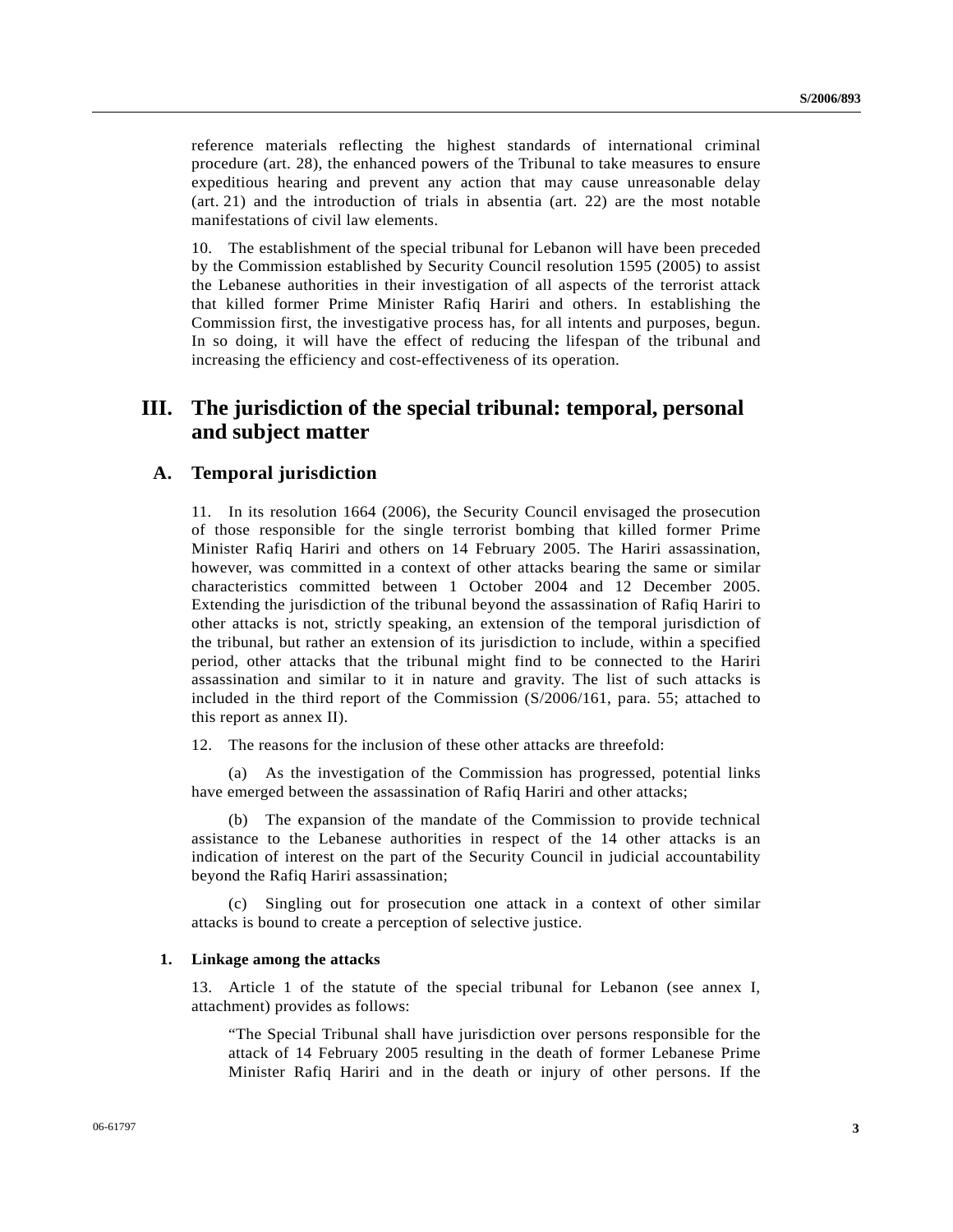Tribunal finds that other attacks that occurred in Lebanon between 1 October 2004 and 12 December 2005, or any later date decided by the Parties and with the consent of the Security Council, are connected in accordance with principles of criminal justice and are of a nature and gravity similar to the attack of 14 February 2005, it shall also have jurisdiction over persons responsible for such attacks. This connection includes but is not limited to a combination of the following elements: criminal intent (motive), the purpose behind the attacks, the nature of the victims targeted, the pattern of the attacks (modus operandi) and the perpetrators."

14. In investigating the potential links between some or all of these attacks, the Commission has identified certain potential linkages, notably the *mode of operation*, or the general pattern of using explosive devices; the *nature of the crime or the criminal intent underlying the attacks*, namely, targeting politicians or influential journalists, as well as creating widespread fear and anxiety among elements of the population by targeting public locations, destabilizing the security situation and causing damage to infrastructure; and *the identity of perpetrators*, of at least some of the attacks.[1](#page-3-0) In its fourth report, the Commission reached the preliminary conclusion that the 14 cases were not commissioned and executed by 14 disparate and unconnected persons or groups with an equal number of separate motives. Analytically, the cases can be linked in a number of different ways and from varying perspectives, notably their similarities in the modus operandi, and their possible intent.[2](#page-3-1)

#### **2. The expanded mandate of the Commission**

15. The mandate of the Commission was originally limited to the investigation of all aspects of the terrorist attack of 14 February 2005 that killed former Prime Minister Rafiq Hariri and others (resolution 1595 (2005)). On 13 December 2005, a day after the assassination of Gebran Tueni, the Government of Lebanon requested the establishment of a tribunal of an international character and the expansion of the mandate of the Commission, or the establishment of another international investigation commission, to investigate the assassination attempts and assassinations and explosions that took place in Lebanon starting with the attempt on the life of Minister Marwan Hamadeh on 1 October 2004. In response to that request, the Security Council, in its resolution 1644 (2005), expanded the mandate of the Commission to include the provision of technical assistance as appropriate to the Lebanese authorities with regard to their investigations on the terrorist attacks perpetrated in Lebanon since 1 October 2004.

16. While the resolution expands the Commission's mandate with respect to the other 14 attacks for the purpose of extending its technical assistance to the Lebanese authorities and not for the purpose of its own investigation, it is an indication

<span id="page-3-1"></span><span id="page-3-0"></span>**\_\_\_\_\_\_\_\_\_\_\_\_\_\_\_\_\_\_** 

<sup>1</sup> In the view of the Commission, the comparable modus operandi of each attack could point to a single group of perpetrators who aimed to conduct a series of sustainable repetitive attacks with a minimum of complications (S/2006/375, para. 69).

<sup>2</sup> Ibid., para. 83. In its fifth report, the Commission confirmed its preliminary conclusion regarding the interconnectivity between the 14 cases and stated that, as it was developing evidence that linked the cases into differing groupings, it was anticipated that further links between the cases might become evident upon further collection of information and evidence (S/2006/760, para. 67).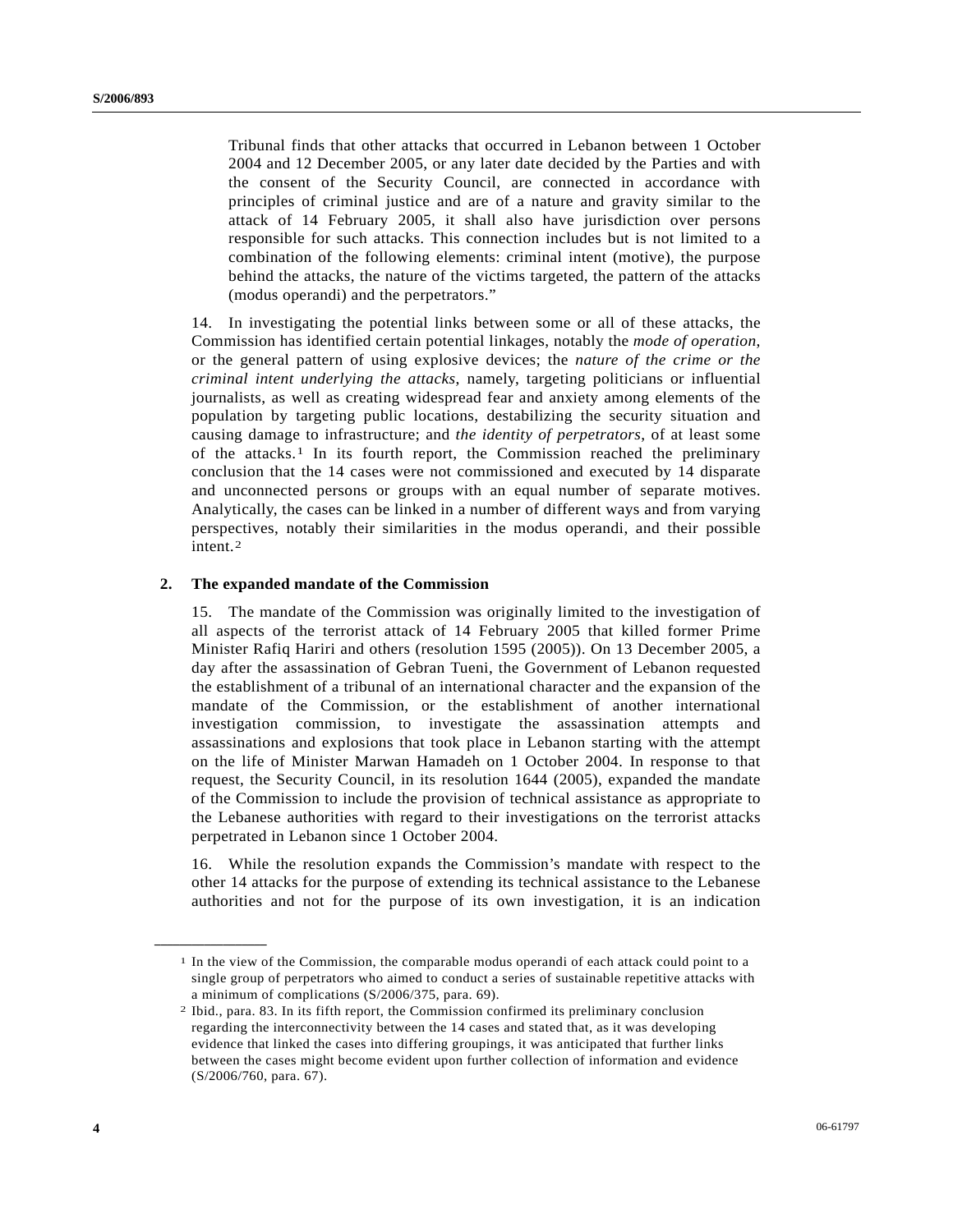nonetheless that the Security Council is interested in judicial accountability for those responsible for those attacks as well.

#### **3. A perception of fairness, impartiality and objectivity of the special tribunal**

17. In establishing the temporal jurisdiction of any United Nations-based tribunal, the Organization strives to strike a balance between a temporal jurisdiction comprehensive enough to include the most serious crimes committed by those most responsible throughout the relevant period and a jurisdiction reasonably limited so as not to overburden the prosecutor's office and the tribunal as a whole. It is a balance struck, in fact, between fairness, objectivity and impartiality of the trial process, and its efficiency and cost-effectiveness.

18. In the present circumstances, singling out for prosecution the assassination of Rafiq Hariri, while disregarding a score of other connected attacks could cast a serious doubt on the objectivity and impartiality of the tribunal and lead to the perception of selective justice.

#### **B. Personal jurisdiction of the special tribunal**

19. In its resolution 1664 (2006), the Security Council did not prescribe the personal jurisdiction of the tribunal, although it was mindful of the demand of the Lebanese people that all those responsible for the terrorist bombing that killed former Lebanese Prime Minister Rafiq Hariri and others be identified and brought to justice.

20. Article 1 of the statute accordingly provides that the tribunal shall have jurisdiction "over persons" responsible for the crimes falling within its subject matter jurisdiction, whose modes of criminal responsibility are further elaborated upon in article 3. Within the all-inclusive definition of the personal jurisdiction of the tribunal, the prosecutor will be free to pursue her or his prosecutional strategy and to determine the list of potential indictees according to the evidence before him or her.

#### **C. Subject matter jurisdiction**

21. Article 2 of the statute provides as follows:

 "The following shall be applicable to the prosecution and punishment of the crimes referred to in article 1, subject to the provisions of this Statute:

 "(a) The provisions of the Lebanese Criminal Code relating to the prosecution and punishment of acts of terrorism, crimes and offences against life and personal integrity, illicit associations and failure to report crimes and offences, including the rules regarding the material elements of a crime, criminal participation and conspiracy; and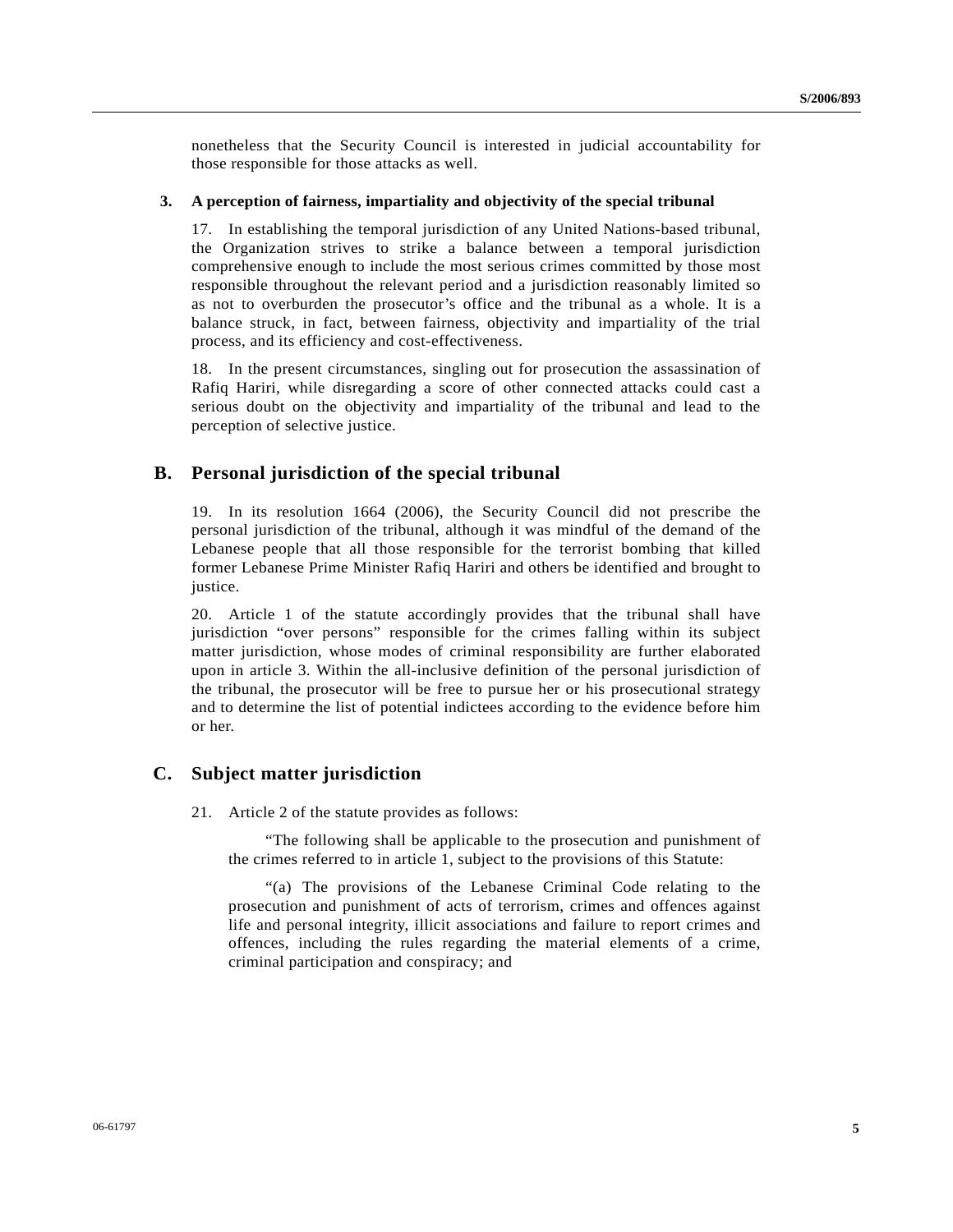"(b) Articles 6 and 7 of the Lebanese law of 11 January 1958 on 'Increasing the penalties for sedition, civil war and interfaith struggle'."[3](#page-5-0) 

22. While the Lebanese criminal law is the applicable law, its applicability is limited to the crimes and offences provided for in article 2 of the statute. It is also subject to the provisions of the statute and therefore to the exclusion of penalties (e.g. death penalty and forced labour) otherwise applicable under Lebanese law.

23. In keeping with the Security Council mandate requesting the Secretary-General to establish a tribunal of an international character and in the circumstances of Lebanon where a pattern of terrorist attacks seems to have emerged, it was considered whether to qualify the crimes as crimes against humanity and to define them, for the purpose of this statute, as murder or other inhumane acts of similar gravity causing great suffering or serious injury to body or to mental health, when committed as part of a widespread or systematic attack directed against the civilian population.

24. Mindful of the differences in scope and number of victims between the series of terrorist attacks committed in Lebanon and the killings and executions perpetrated on a large and massive scale in other parts of the world subject to the jurisdiction of any of the existing international criminal jurisdictions, it was nevertheless considered that the 14 attacks committed in Lebanon could meet the prima facie definition of the crime, as developed in the jurisprudence of international criminal tribunals. The attacks that occurred in Lebanon since 1 October 2004 could reveal a "pattern" or "methodical plan" of attacks against a civilian population, albeit not in its entirety. They could be "collective" in nature, or "a multiple commission of acts"[4](#page-5-1) and, as such, exclude a single, isolated or random conduct of an individual acting alone. For the crime of murder, as part of a systematic attack against a civilian population, to qualify as a "crime against humanity", its massive scale is not an indispensable element.

25. However, considering the views expressed by interested members of the Security Council, there was insufficient support for the inclusion of crimes against humanity within the subject matter jurisdiction of the tribunal. For this reason, therefore, the qualification of the crimes was limited to common crimes under the Lebanese Criminal Code.

<span id="page-5-0"></span>**\_\_\_\_\_\_\_\_\_\_\_\_\_\_\_\_\_\_** 

<sup>3</sup> Article 314 of the Criminal Code provides as follows:

 <sup>&</sup>quot;The term 'acts of terrorism' includes all acts that are intended to cause a state of alarm and have been committed by means such as explosive devices, inflammable substances, toxic or corrosive products or infectious or microbial agents that are liable to pose a public threat."

Articles 6 and 7, respectively, of the 1958 law provide:

 <sup>&</sup>quot;All acts of terrorism shall be punishable by hard labour for life. Capital punishment shall be incurred if there were human fatalities or if a building has been wholly or partially destroyed when a person was inside, or if the act results in the destruction, even partial, of a public building, industrial installation, ship or other structure or damage to communications or transport links."

 <sup>&</sup>quot;Conspiracy to commit one of the crimes mentioned in the preceding articles shall be punishable by hard labour for life."

<span id="page-5-1"></span><sup>4</sup> Article 7, paragraph 2 (a), of the Rome Statute of the International Criminal Court defines an "attack directed against any civilian population" as "a course of conduct involving the multiple commission of acts ... against any civilian population pursuant to or in furtherance of a State or organizational policy to commit such attack".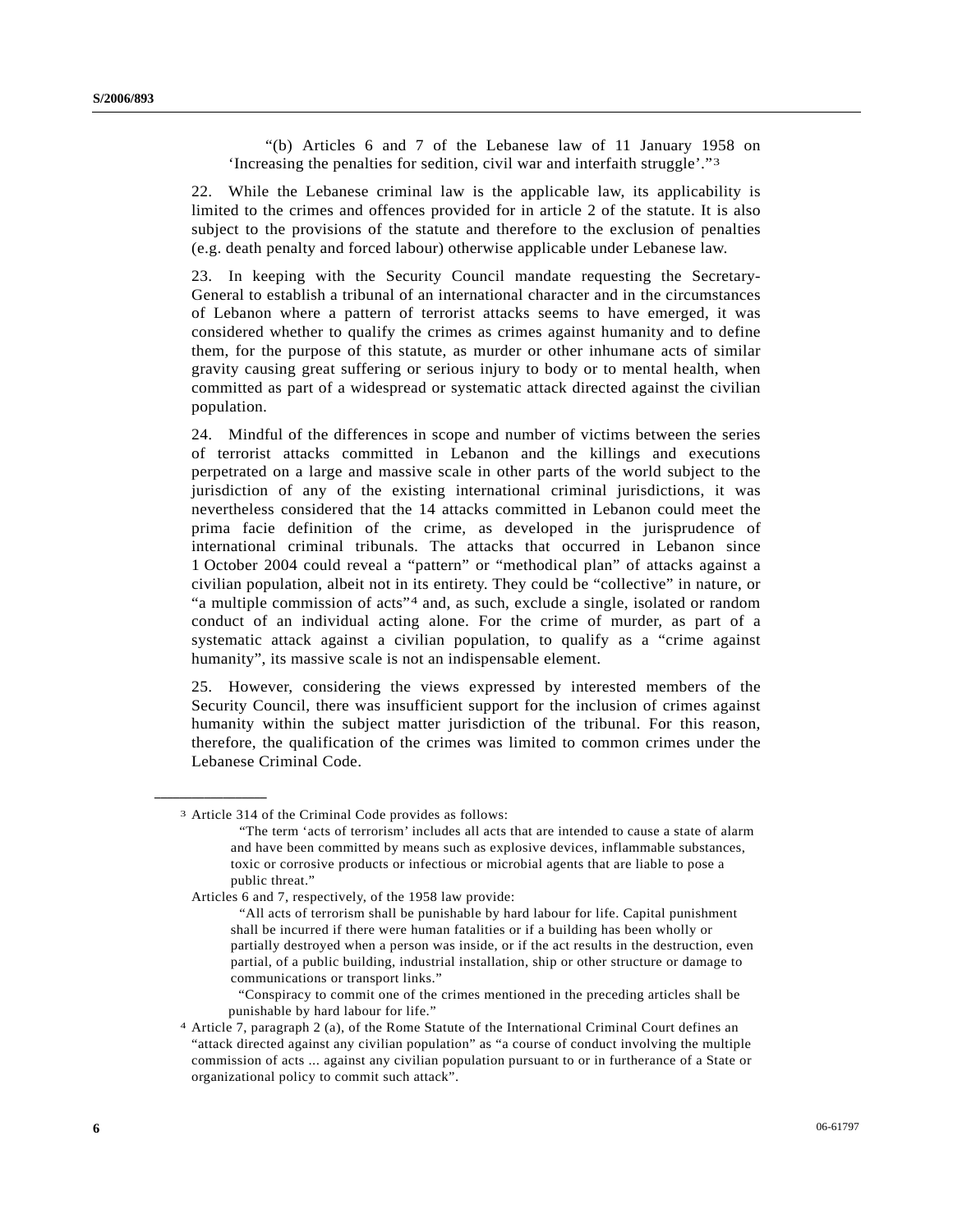## **D. Individual criminal responsibility**

26. Under article 3, paragraph 1, of the statute, all those who committed, participated as accomplice, organized or directed others to commit the crime, or otherwise contributed to the commission of the crime, shall be individually responsible. This is a reflection of the Lebanese Criminal Code and general criminal law principles, evidenced, inter alia, by article 2, paragraph 3, of the International Convention for the Suppression of Terrorist Bombings of 1997 (General Assembly resolution 52/164, annex). Article 3, paragraph 2, reflects the principle of command responsibility both under international law and national criminal and military codes as more fully articulated in article 28, subparagraph (b), of the Statute of the International Criminal Court. Under article 3, paragraph 3, obedience to superior order is no defence, but may be considered in mitigation of punishment.

## **IV. Organizational structure of the special tribunal**

#### **A. The organs of the special tribunal**

27. The special tribunal for Lebanon will consist of the following organs: the chambers (a pre-trial judge, a trial chamber and an appeals chamber), the prosecutor, the registry and the defence office. The composition of the chambers is mixed, with a majority of international judges in the trial and the appeals chambers. An international prosecutor, assisted by a Lebanese deputy prosecutor, is responsible for the investigation and prosecution of persons who may have committed the crimes falling within the jurisdiction of the tribunal. The registrar is appointed by the Secretary-General and is a staff member of the United Nations. The establishment of the special tribunal with a majority of international judges, an international prosecutor and a registrar is consistent with the long-established United Nations position that in the establishment of any mixed tribunal a substantial international component is a guarantee for the independence, objectivity and impartiality of the trial process.

#### **B. Pre-trial judge**

28. Pre-trial proceedings exist in different forms in all international criminal tribunals. However, unlike the pre-trial judge of either of the ad hoc tribunals for the former Yugoslavia and Rwanda, or of the Special Court for Sierra Leone, who is designated by the presiding judge of a trial chamber from among the members of that chamber, the pre-trial judge of the special tribunal for Lebanon is a dedicated, single international judge serving as a pre-trial judge only and not as a member of any of the chambers.

29. The role of the pre-trial judge is primarily to review the indictment and, if a prima facie case is established, to confirm the indictment. At the pre-trial phase and throughout the investigation, the pre-trial judge may issue any orders or warrants of arrest, detention or transfer of persons as may be requested by the prosecutor for the purpose of the investigation. In the decade-long experience of United Nations-based tribunals, the role of the pre-trial judge has proved crucial to ensuring the efficiency and expediency of the trial process.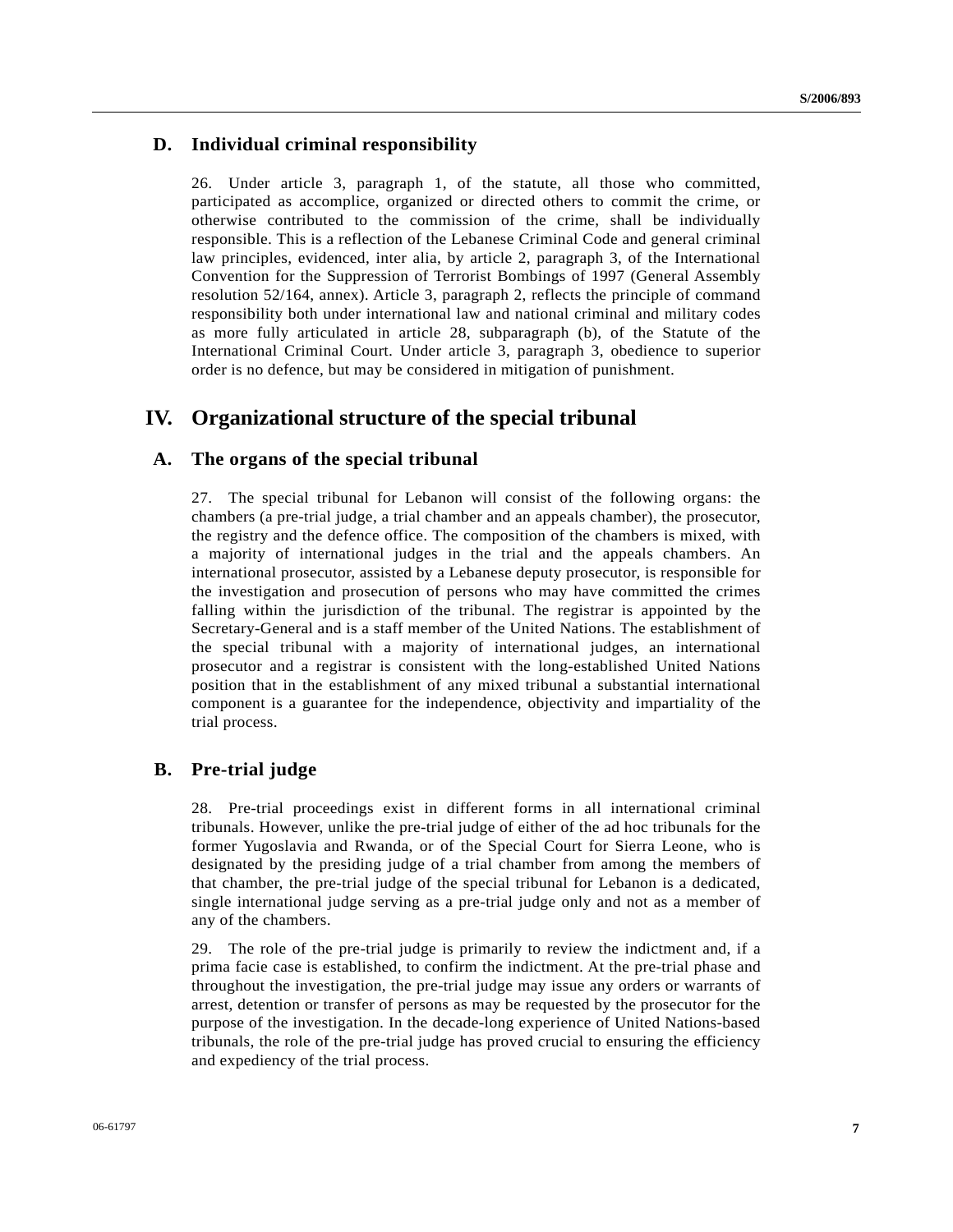## **C. Defence office**

30. The need for a defence office to protect the rights of suspects and accused has evolved in the practice of United Nations-based tribunals as part of the need to ensure "equality of arms", where the prosecutor's office is an organ of the tribunal and is financed in its entirety through the budget of the tribunal. The statute of the special tribunal institutionalizes the defence office. The head of the office is appointed by the Secretary-General, although, in carrying out its functions, the office is independent. The defence office of the special tribunal is to protect the rights of the defence, draw up the list of defence counsel and provide support and assistance to defence counsel and persons entitled to such legal assistance.

## **V. Conduct of the trial process**

#### **A. Due process of law**

31. With all the specificities of the special tribunal for Lebanon, its standards of justice and guarantees of due process of law are modelled on the highest international standards of criminal justice. In addition to listing the rights of the accused, including an elaborated provision on the presumption of innocence and the burden of proof, the statute provides for the rights of suspects during investigation, including the right not to be compelled to incriminate oneself, to be informed of the charges against him or her, to have legal assistance and to be questioned in the presence of counsel. The statute also protects the rights of victims whose personal interests are affected and, while not recognizing them as "*parties civiles*", it permits their views and concerns to be presented and considered at all stages of the proceedings.

#### **B. Elements of civil law and common law systems combined**

32. The proceedings before the special tribunal, while essentially adversarial, contain elements of both civil and common law systems. While distinctive features of civil law, namely, the institution of an investigating judge and the participation of victims as "*parties civiles*" are absent, the trial process before the special tribunal is inspired by the civil law system in the following two respects, the active role of the judges and the conduct of trials in absentia:

 (a) The judges of the special tribunal will take a more active role in the conduct of the trial process and the examination of witnesses. Under article 20 of the statute, unless otherwise decided by the trial chamber, "examination of witnesses shall commence with questions posed by the presiding judge, followed by questions posed by other members of the Trial Chamber, the Prosecutor and the Defence". The trial chamber may also *proprio motu* "decide to call additional witnesses and/or order the production of additional evidence";

 (b) The institution of trials in absentia is common in a number of civil law legal systems, including Lebanon's. In addition, in the present case, where the conduct of joint trials for some or all of the cases falling within the jurisdiction of the tribunal is likely, it would be crucial to ensure that the legal process is not unduly or indefinitely delayed because of the absence of some accused.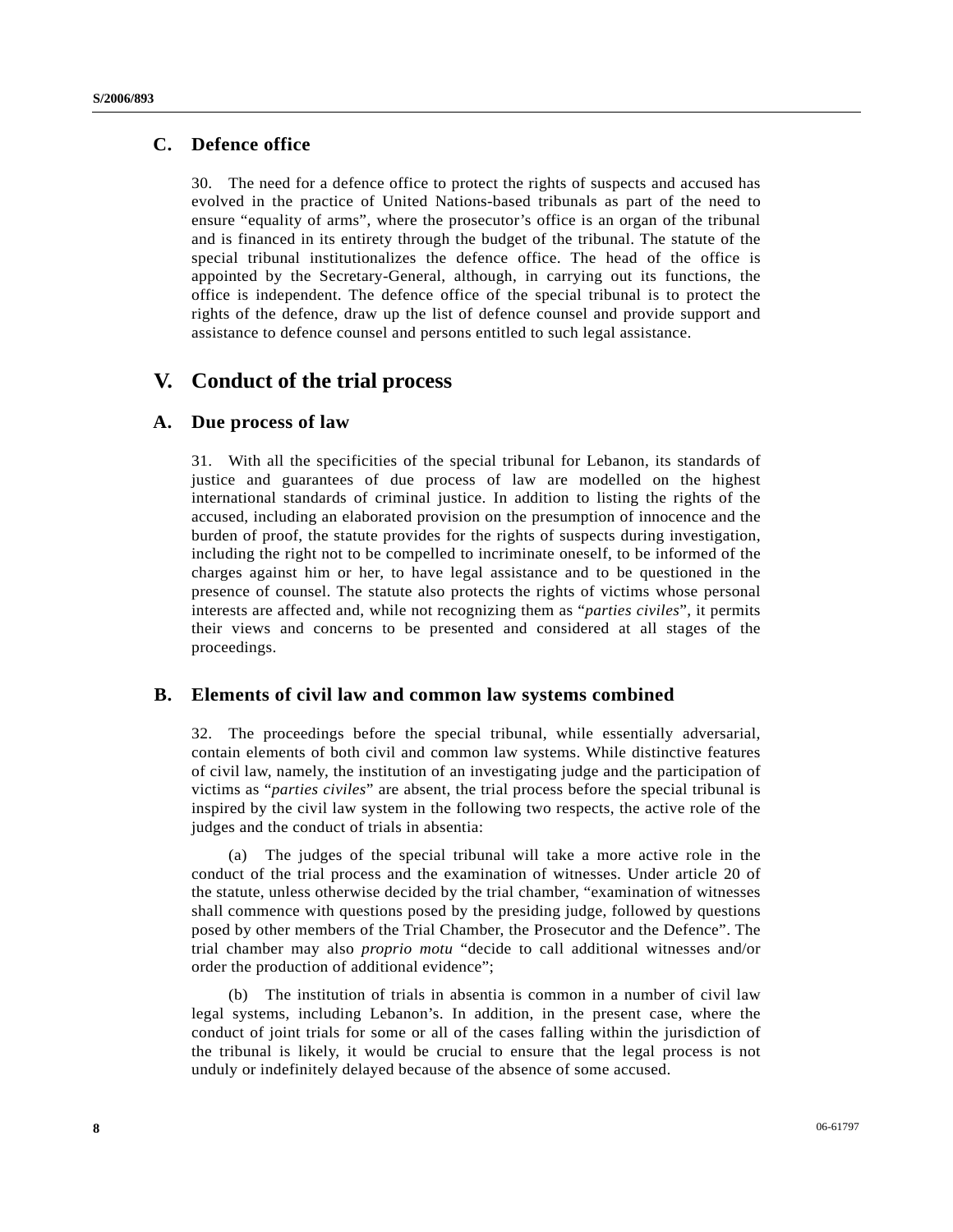33. In introducing the institution of trials in absentia on the conditions that the accused has waived his or her right to be present, that he or she has not been handed over or absconded, or otherwise cannot be found, the statute of the special tribunal takes account of the relevant case law of the European Court of Human Rights, which determined the regularity of trials in absentia in full respect for the rights of the accused.[5](#page-8-0) Accordingly, and as a supplement to the Lebanese Criminal Procedure, article 22 of the statute provides that, where hearings are conducted in the absence of the accused, the special tribunal shall ensure that the accused has designated a defence counsel to be present in the trial or that, if he or she has refused to do so, one will be assigned to him or her by the tribunal's defence office. In case of conviction, the accused shall have the right to be re-tried in his or her presence, if the accused has not designated a defence counsel of his or her choosing in the first trial. Otherwise, the conviction will stand.

## **C. Receivability and admissibility of evidence collected prior to the establishment of the special tribunal**

34. It will be necessary to have a coordinated transition between the work of the Commission and the special tribunal. While the modalities of such transition would be determined taking into account the progress of work of the Commission, it is necessary at this stage to ensure that the work of the Commission is preserved and that evidence collected by it prior to the establishment of the tribunal is nevertheless receivable by the tribunal.

35. In this connection, the Commission noted in its fourth report (S/2006/375, para. 111), that:

 "While based on relevant international standards, the internal procedure takes into account Lebanese law and judicial procedures, as well as the practice of the Commission since its establishment. In defining the standards to be applied, the Commission considered the procedures of international criminal jurisdictions and the minimum guarantees afforded by international criminal law and international human rights law. The internal procedure will therefore help ensure that any information collected or obtained by the Commission is admissible in future legal proceedings, notably before a tribunal of an international character".

36. In the circumstances, it is necessary to provide for the receivability of evidence collected by the national authorities of Lebanon and by the Commission in accordance with its mandate, on the understanding that its admissibility and the weight to be given to such evidence shall be determined by the tribunal in accordance with international standards on the collection of evidence.

<span id="page-8-0"></span>**\_\_\_\_\_\_\_\_\_\_\_\_\_\_\_\_\_\_** 

<sup>5</sup> Case of *Krombach v. France*, European Court of Human Rights, Application No. 29731/96, Judgment, 13 February 2001; and Case of *Sejdovic v. Italy*, European Court of Human Rights, Application No. 56581/00, Judgment, 1 March 2006.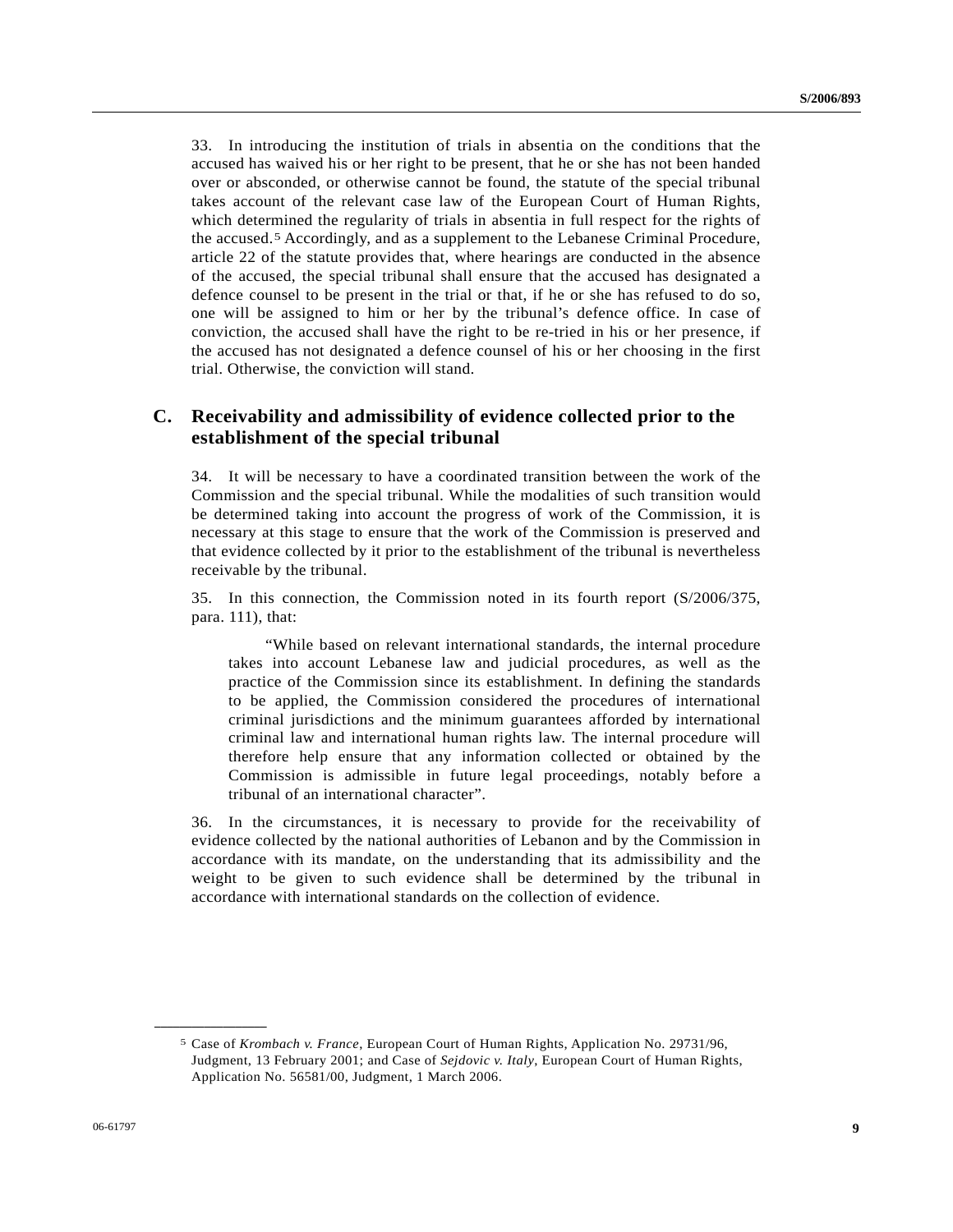## **VI. Agreement between the United Nations and the Government of Lebanon**

37. The agreement between the United Nations and the Government of Lebanon would govern the terms of United Nations cooperation in establishing the tribunal. It stipulates the composition of the tribunal, the procedure for the nomination and appointment of judges (both international and Lebanese), of the international prosecutor and the Lebanese deputy prosecutor and of the registrar and other members of the tribunal, as well as the privileges and immunities to which they are entitled.

38. As a non-United Nations organ, the special tribunal would not be entitled to the privileges and immunities of the Convention on the Privileges and Immunities of the United Nations of 1946. For the special tribunal, its premises, funds, archives and all members of the tribunal, to enjoy comparable privileges and immunities, the agreement between the United Nations and the Government of Lebanon, as well as the future headquarters agreement between the United Nations, the Government of Lebanon and the host State, will have to provide for the necessary privileges and immunities.

39. The agreement between the United Nations and the Government of Lebanon draws, for the most part, upon the agreements signed between the United Nations and the Governments of Cambodia and of Sierra Leone. The provisions relating to the location of the seat and the funding mechanism, however, are Lebanon-specific.

## **A. Location of the seat**

40. For a variety of reasons, the parties share the view that it would be desirable to locate the seat of the tribunal outside Lebanon. In the choice of the seat, considerations of justice and fairness, administrative efficiency, the rights of victims and proximity to witnesses, existence of suitable facilities — both for the tribunal and its detention facilities — security arrangements and affordable costs, would be fully taken into account.

41. The location of the seat outside Lebanon will require the conclusion of a headquarters agreement between the United Nations, the Government of Lebanon and the host State. It is envisaged that when an agreement, in principle, is reached on the location of the seat, the Secretariat will dispatch a United Nations planning mission to identify adequate premises and negotiate the terms of the headquarters agreement.

42. Like the "split seat" of the Office of the Prosecutor of the International Criminal Tribunal for the Prosecution of Persons Responsible for Genocide and Other Serious Violations of International Humanitarian Law Committed in the Territory of Rwanda and Rwandan Citizens Responsible for Genocide and Other Such Violations Committed in the Territory of Neighbouring States between 1 January and 31 December 1994, where the Prosecutor conducts some investigations through his office in Kigali, while the seat of the Tribunal is in Arusha, the choice of the seat of the special tribunal outside Lebanon will not affect the operation of the prosecutor's office and the conduct of investigations in Lebanon, as necessary and subject to the conclusion of appropriate arrangements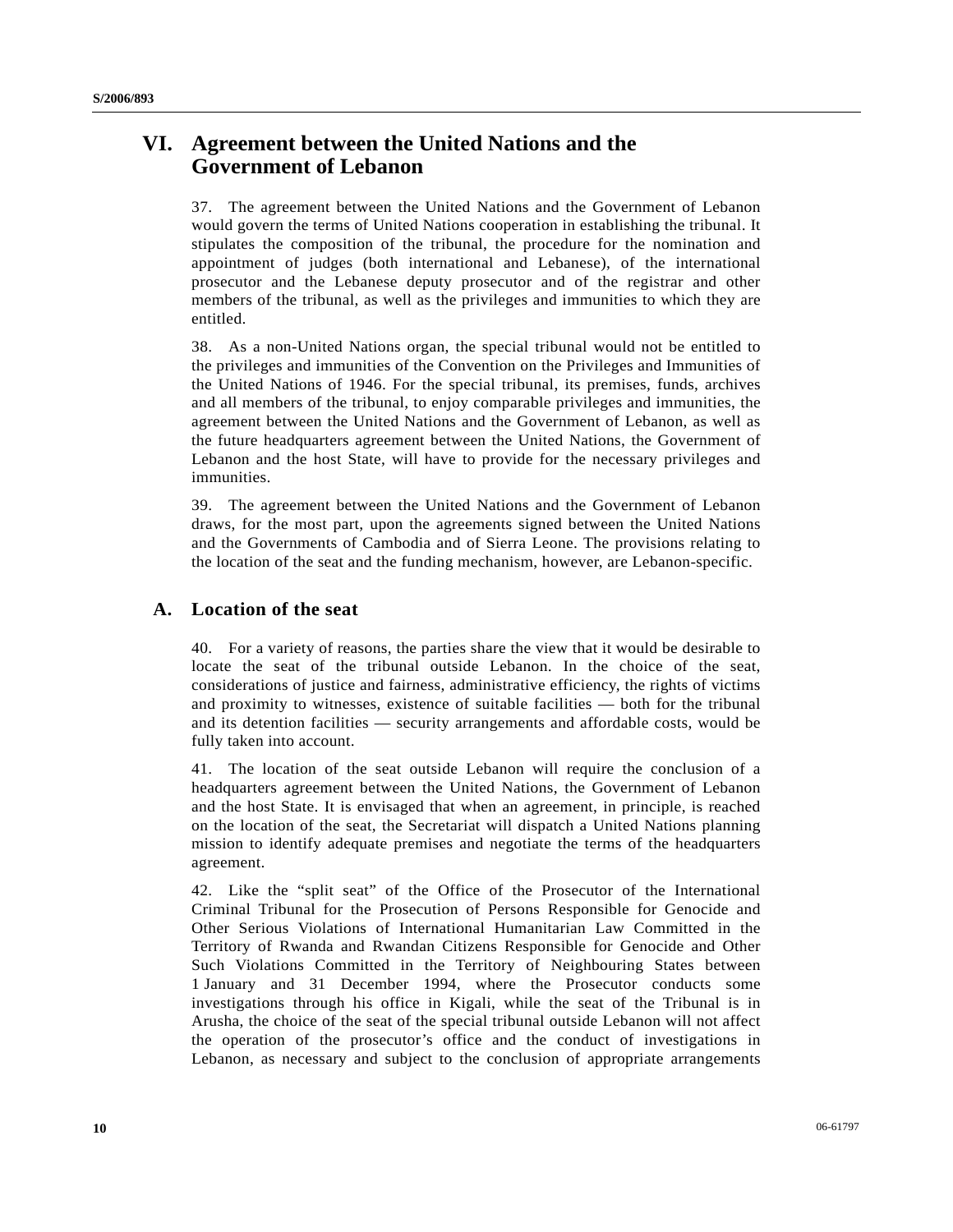with the Government of Lebanon. The arrangements governing the presence of the Commission in Lebanon under the Memorandum of Understanding between the Government of the Republic of Lebanon and the United Nations regarding the Modalities of Cooperation for the International Independent Investigation Commission, signed on 13 June 2005 (see S/2005/393), depending on the circumstances prevailing at the time of the establishment of the tribunal, may be expanded to apply, mutatis mutandis, to the presence of an office of the prosecutor in Lebanon.

43. As is customarily the case with respect to tribunals of all kinds, the possibility that the special tribunal for Lebanon will meet away from its seat when it considers it necessary for the efficient exercise of its functions is provided for in article 8, paragraph 2, of the agreement.

#### **B. Funding mechanism**

44. In its resolution 1664 (2006), the Security Council requested the Secretary-General to submit options for a funding mechanism appropriate to ensure the continued and effective functioning of the tribunal. Without prejudice to the authority of the General Assembly in budgetary matters under Article 17 of the Charter of the United Nations, several options are, in principle, available in the determination of the funding mechanism of the special tribunal: assessed contributions in whole or in part; voluntary contributions; or assessed and voluntary contributions combined. As the Government of Lebanon has expressed its willingness to bear a substantial part of the expenses of the tribunal,<sup>6</sup> all options but one include a provision that 49 per cent of the expenses of the tribunal would be borne by the Government of Lebanon. An indication of possible options and a proposed corresponding article are described below.

#### **1. Assessed contributions**

<span id="page-10-0"></span>**\_\_\_\_\_\_\_\_\_\_\_\_\_\_\_\_\_\_** 

45. The merits of assessed contributions — the funding mechanism of the two ad hoc tribunals, the International Tribunal for the Former Yugoslavia and the International Criminal Tribunal for Rwanda — were debated at the time of the establishment of the Special Court for Sierra Leone. In his report to the Security Council (S/2000/915), the Secretary-General expressed the view that only regular, predictable, assessed contributions could produce a viable and sustainable mechanism affording secure and continuous funding. It was also his view (para. 70) that:

"A financial mechanism based entirely on voluntary contributions will not provide the assured and continuous source of funding which would be required to appoint the judges, the Prosecutor and the Registrar, to contract the services of all administrative and support staff and to purchase the necessary equipment. The risks associated with the establishment of an operation of this kind with insufficient funds, or without long-term assurances of continuous availability of funds, are very high, in terms of both moral responsibility and loss of credibility of the Organization, and its exposure to legal liability."

<sup>6</sup> A firm commitment by the Government of Lebanon on defraying its share in the expenses of the tribunal would be required before the agreement could be signed by the Secretary-General.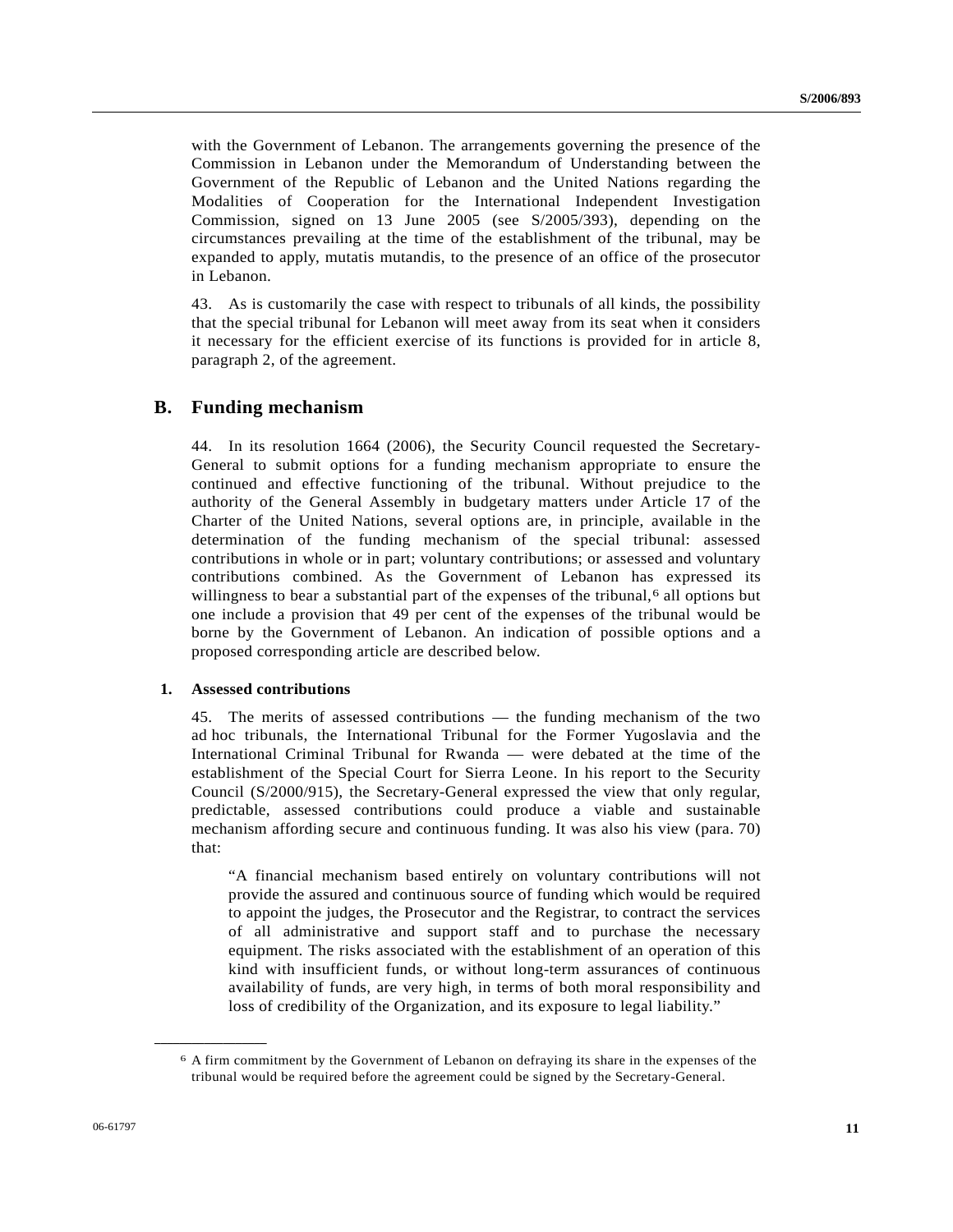46. Funding through assessed contributions could be either in whole or in part. If considered an expense of the Organization under Article 17 of the Charter of the United Nations, it should be financed from assessed contributions. Any voluntary contributions, including the contribution of the Government of Lebanon, would be supplemental and be used to implement specific non-core activities. It is recalled in this connection that if a decision to fund the special tribunal through assessed contributions is adopted, it would be for the General Assembly, as the authority entrusted under Article 17 of the Charter with the responsibility to consider and approve the budget, to decide on the source of funding, as well as on any budgetary and administrative arrangements to be put in place. It is also recalled that funding through assessed contributions would trigger the applicability to the special tribunal of the United Nations Financial and Staff Regulations and Rules.

47. If the mechanism of assessed contributions in whole is accepted, the relevant provision of the agreement would read:

 "The expenses of the Special Tribunal shall be considered expenses of the Organization in accordance with Article 17 of the Charter of the United Nations."

48. If the mechanism of assessed contributions in part is accepted, the relevant provision in the agreement would read:

 "The expenses of the Special Tribunal shall be borne in the following manner:

 "(a) Fifty-one per cent of the expenses of the Tribunal shall be considered expenses of the Organization in accordance with Article 17 of the Charter of the United Nations;

 "(b) Forty-nine per cent of the expenses of the Tribunal shall be borne by the Government of Lebanon."

#### **2. Voluntary contributions**

49. Voluntary contributions was the funding mechanism of the Special Court for Sierra Leone and the Extraordinary Chambers in the Courts of Cambodia, although in the former case a one-time subvention was granted by the General Assembly to replenish the dwindling reserves of the Special Court. If the option of voluntary contributions, as the sole funding mechanism of the tribunal, is adopted, then the corresponding article would read:

 "The expenses of the Special Tribunal shall be borne in the following manner:

 "(a) Fifty-one per cent of the expenses of the Tribunal shall be borne by voluntary contributions from States;

 "(b) Forty-nine per cent of the expenses of the Tribunal shall be borne by the Government of Lebanon."

#### **3. Combined funding mechanism**

50. While the Secretary-General maintains his principled position in support of assessed contributions as the funding mechanism of international criminal jurisdictions, the uniqueness of the special tribunal for Lebanon may warrant a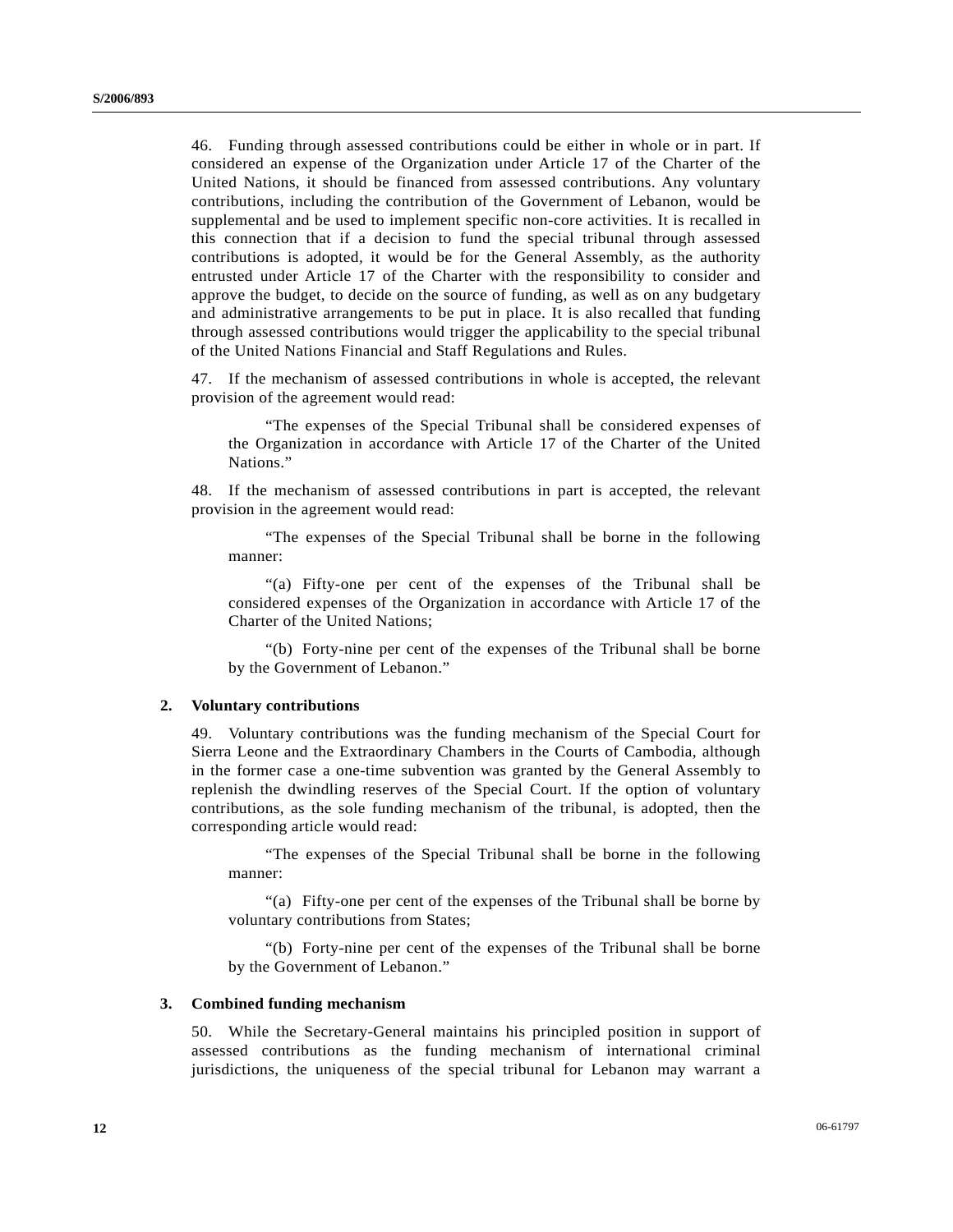different approach to the establishment of the financial mechanism. The formula proposed is a combined formula of both voluntary and assessed contributions. It provides for a continuation of assessed contributions to fund investigations (as is currently the case with the Commission) and this may be considered more viable and sustainable than other options wholly reliant on voluntary contributions. If accepted, the corresponding article would read:

 "The expenses of the Special Tribunal for Lebanon shall be borne in the following manner:

 "(a) The expenses incurred for investigations shall continue to be considered expenses of the Organization in accordance with Article 17 of the Charter of the United Nations;

 "(b) Fifty-one per cent of the expenses of the Tribunal, excluding those related to investigations, shall be borne by voluntary contributions from States;

 "(c) Forty-nine per cent of the expenses of the Tribunal, excluding those related to investigations, shall be borne by the Government of Lebanon."

51. With regard to the options described in paragraphs 49 and 50 above, both of which involve voluntary contributions, the sufficiency of funds must be guaranteed before the Secretary-General can be expected to commence the process of establishment of the tribunal. In any of these options, therefore, the following text should be inserted as paragraph 2 of the corresponding article:

 "It is understood that the Secretary-General will commence the process of establishing the Tribunal when he has sufficient contributions in hand to finance the establishment of the Tribunal and twelve months of its operations, plus pledges equal to the anticipated expenses of the following twenty-four months of the Tribunal's operation. Should voluntary contributions be insufficient for the Tribunal to implement its mandate, the Secretary-General and the Security Council shall explore alternate means of financing the Tribunal."

#### **C. Cooperation with the special tribunal**

52. Article 15 of the agreement places an obligation on the Government of Lebanon to cooperate with the tribunal at all stages of the proceedings and to comply with its requests for assistance in the identification and location of persons, service of documents, arrest and detention of persons, and the transfer of indictees to the tribunal.

53. In maintaining the logic of Security Council resolutions 1595 (2005), 1636 (2005) and 1644 (2005), under which Member States are obliged to cooperate fully with the Commission in its investigation of the Hariri assassination, the Council may wish, at the appropriate stages and as necessary, to consider similar measures to enable the special tribunal more effectively to prosecute those responsible for the attack against Rafiq Hariri and for other attacks falling within the jurisdiction of the tribunal.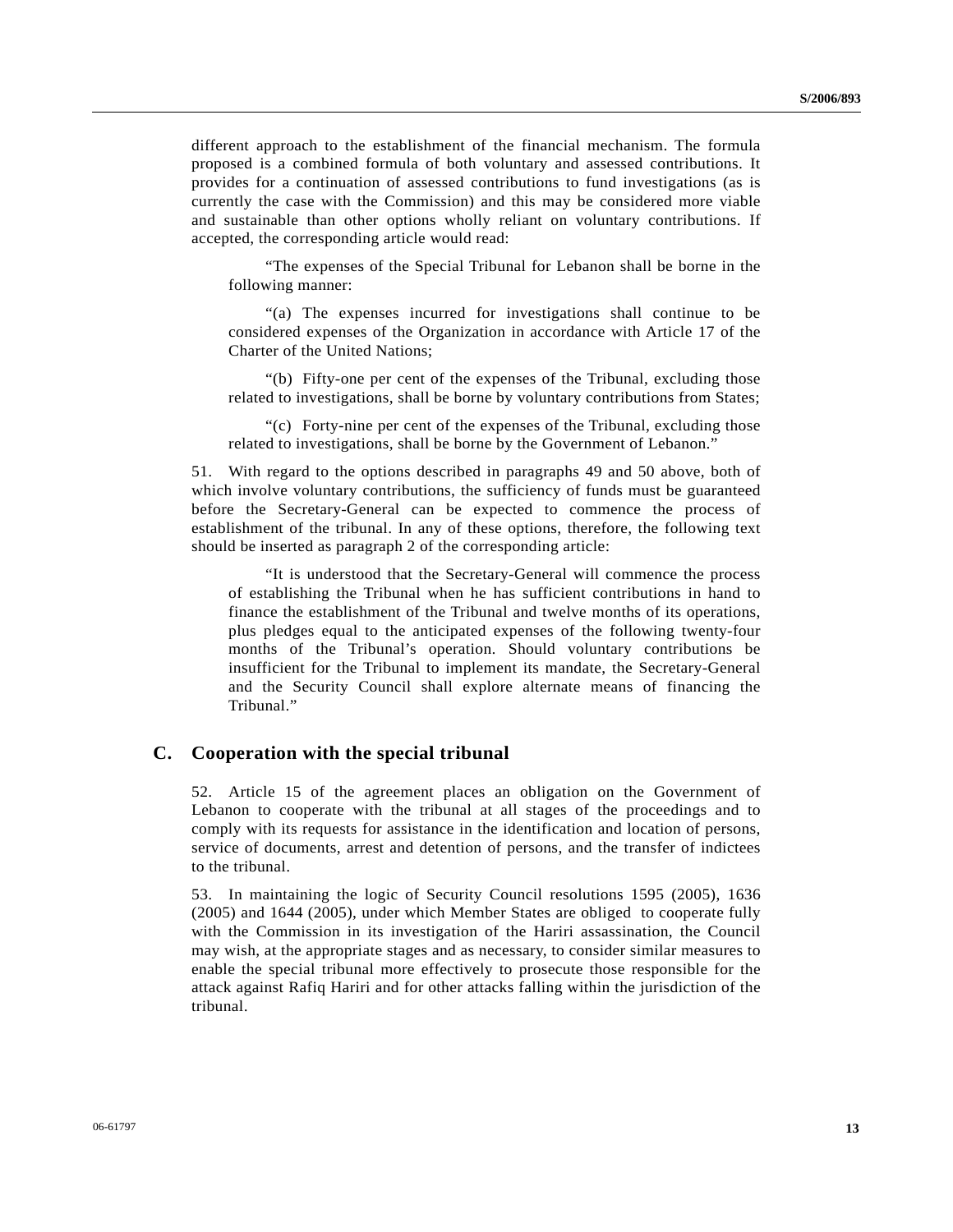## **VII. Conclusion**

54. On 10 November 2006, I transmitted to the Prime Minister of Lebanon the draft agreement between the United Nations and the Government of Lebanon on the establishment of a special tribunal for Lebanon, to which was annexed a draft statute for such a tribunal. By his letter to me of 13 November 2006, the Prime Minister informed me that the Lebanese Council of Ministers had agreed in its session of that date to the draft and looked forward to the completion of the remaining steps leading to the establishment of the tribunal. By a note verbale dated 14 November 2006, the Permanent Mission of Lebanon forwarded to me a copy of observations made by the President of the Lebanese Republic, including a challenge to the decision of the Council of Ministers. The negotiated instruments are now submitted to the Security Council for its consideration.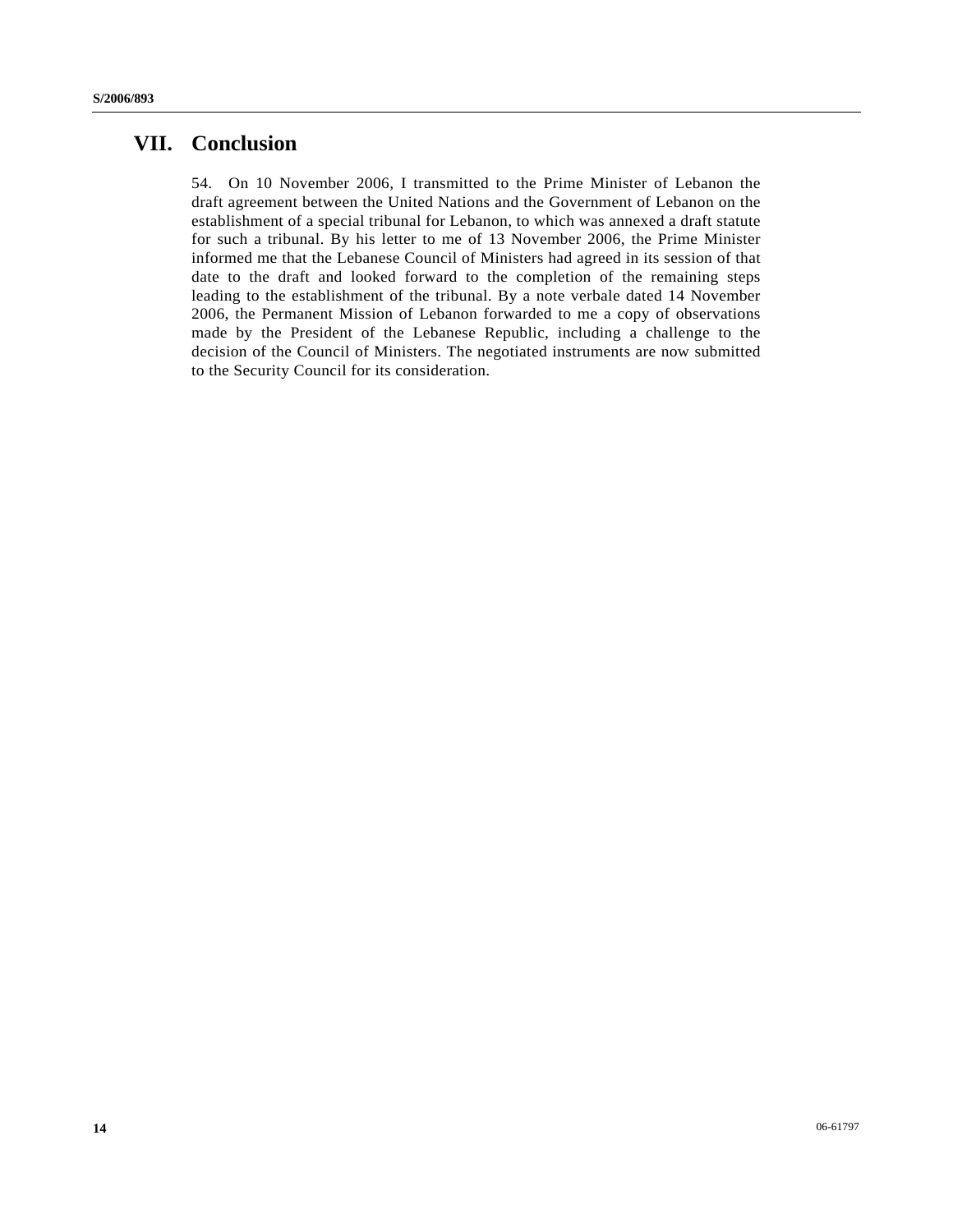## **Annex I**

## **Agreement between the United Nations and the Lebanese Republic on the establishment of a Special Tribunal for Lebanon**

**Whereas** the Security Council, in its resolution 1664 (2006) of 29 March 2006, which responded to the request of the Government of Lebanon to establish a tribunal of an international character to try all those who are found responsible for the terrorist crime which killed the former Lebanese Prime Minister Rafiq Hariri and others, recalled all its previous resolutions, in particular resolutions 1595 (2005) of 7 April 2005, 1636 (2005) of 31 October 2005 and 1644 (2005) of 15 December 2005,

**Whereas** the Security Council has requested the Secretary-General of the United Nations (hereinafter "the Secretary-General") "to negotiate an agreement with the Government of Lebanon aimed at establishing a tribunal of an international character based on the highest international standards of criminal justice", taking into account the recommendations of the Secretary-General's report of 21 March 2006 (S/2006/176) and the views that have been expressed by Council members,

**Whereas** the Secretary-General and the Government of the Lebanese Republic (hereinafter "the Government") have conducted negotiations for the establishment of a Special Tribunal for Lebanon (hereinafter "the Special Tribunal" or "the Tribunal"),

**Now therefore** the United Nations and the Lebanese Republic (hereinafter referred to jointly as the "Parties") have agreed as follows:

#### **Article 1**

#### **Establishment of the Special Tribunal**

1. There is hereby established a Special Tribunal for Lebanon to prosecute persons responsible for the attack of 14 February 2005 resulting in the death of former Lebanese Prime Minister Rafiq Hariri and in the death or injury of other persons. If the tribunal finds that other attacks that occurred in Lebanon between 1 October 2004 and 12 December 2005, or any later date decided by the Parties and with the consent of the Security Council, are connected in accordance with the principles of criminal justice and are of a nature and gravity similar to the attack of 14 February 2005, it shall also have jurisdiction over persons responsible for such attacks. This connection includes but is not limited to a combination of the following elements: criminal intent (motive), the purpose behind the attacks, the nature of the victims targeted, the pattern of the attacks (modus operandi) and the perpetrators.

2. The Special Tribunal shall function in accordance with the Statute of the Special Tribunal for Lebanon. The Statute is attached to this Agreement and forms an integral part thereof.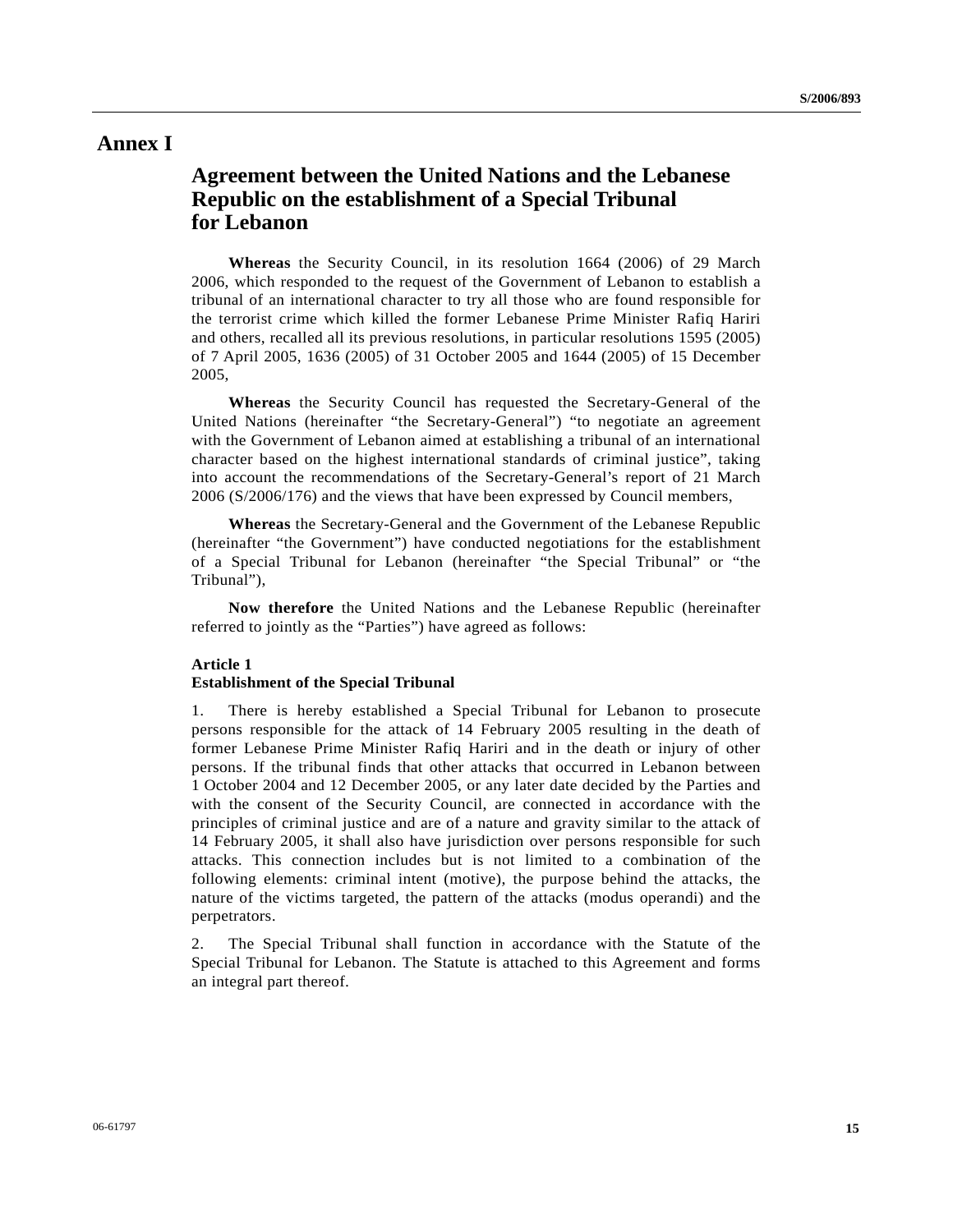#### **Article 2**

#### **Composition of the Special Tribunal and appointment of judges**

1. The Special Tribunal shall consist of the following organs: the Chambers, the Prosecutor, the Registry and the Defence Office.

2. The Chambers shall be composed of a Pre-Trial Judge, a Trial Chamber and an Appeals Chamber, with a second Trial Chamber to be created if, after the passage of at least six months from the commencement of the functioning of the Special Tribunal, the Secretary-General or the President of the Special Tribunal so requests.

3. The Chambers shall be composed of no fewer than eleven independent judges and no more than fourteen such judges, who shall serve as follows:

(a) A single international judge shall serve as a Pre-Trial Judge;

 (b) Three judges shall serve in the Trial Chamber, of whom one shall be a Lebanese judge and two shall be international judges;

 (c) In the event of the creation of a second Trial Chamber, that Chamber shall be likewise composed in the manner contained in subparagraph (b) above;

 (d) Five judges shall serve in the Appeals Chamber, of whom two shall be Lebanese judges and three shall be international judges; and

 (e) Two alternate judges, of whom one shall be a Lebanese judge and one shall be an international judge.

4. The judges of the Tribunal shall be persons of high moral character, impartiality and integrity, with extensive judicial experience. They shall be independent in the performance of their functions and shall not accept or seek instructions from any Government or any other source.

5. (a) Lebanese judges shall be appointed by the Secretary-General to serve in the Trial Chamber or the Appeals Chamber or as an alternate judge from a list of twelve persons presented by the Government upon the proposal of the Lebanese Supreme Council of the Judiciary;

 (b) International judges shall be appointed by the Secretary-General to serve as Pre-Trial Judge, a Trial Chamber Judge, an Appeals Chamber Judge or an alternate judge, upon nominations forwarded by States at the invitation of the Secretary-General, as well as by competent persons;

 (c) The Government and the Secretary-General shall consult on the appointment of judges;

 (d) The Secretary-General shall appoint judges, upon the recommendation of a selection panel he has established after indicating his intentions to the Security Council. The selection panel shall be composed of two judges, currently sitting on or retired from an international tribunal, and the representative of the Secretary-General.

6. At the request of the presiding judge of a Trial Chamber, the President of the Special Tribunal may, in the interest of justice, assign alternate judges to be present at each stage of the trial and to replace a judge if that judge is unable to continue sitting.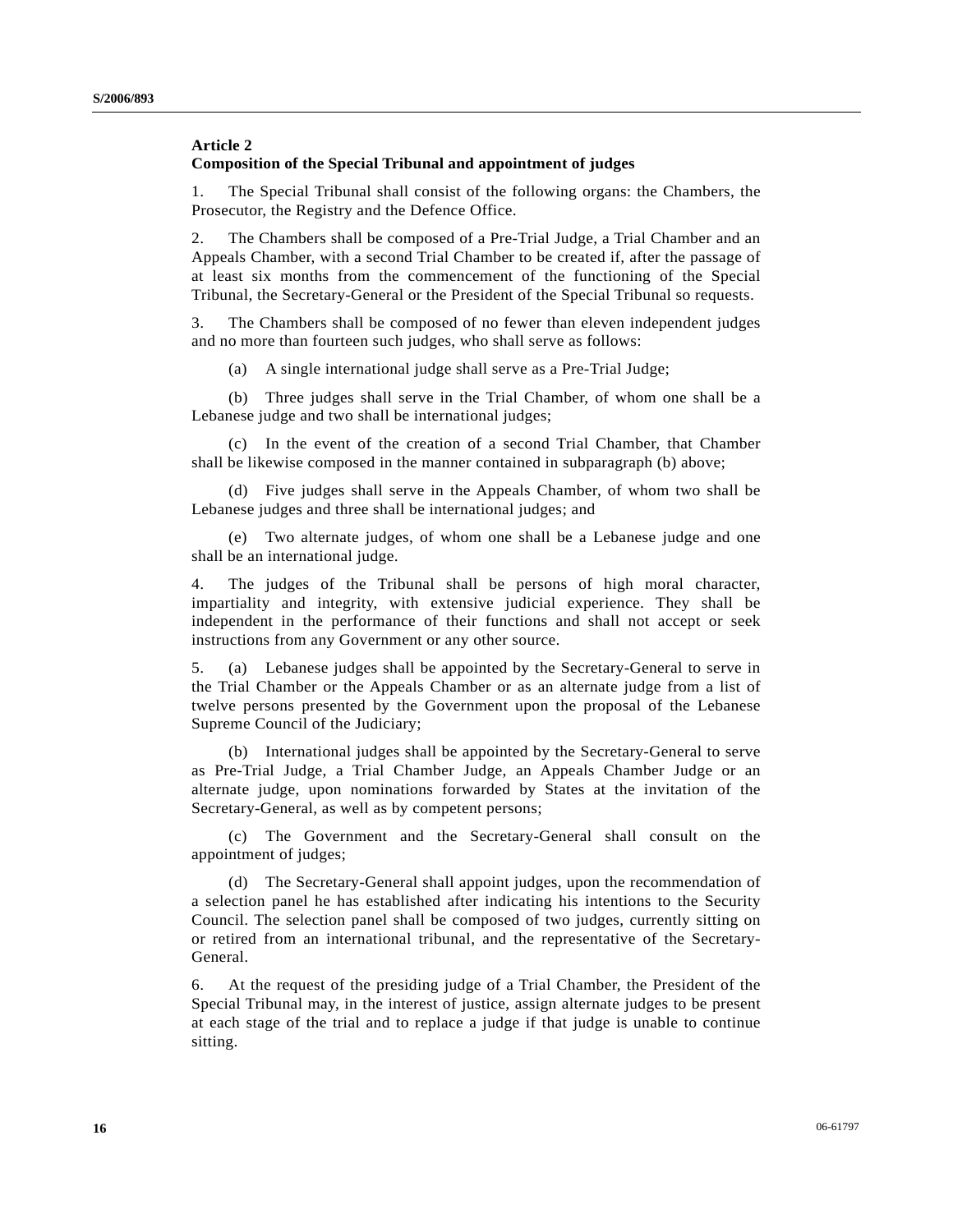7. Judges shall be appointed for a three-year period and may be eligible for reappointment for a further period to be determined by the Secretary-General in consultation with the Government.

8. Lebanese judges appointed to serve in the Special Tribunal shall be given full credit for their period of service with the Tribunal on their return to the Lebanese national judiciaries from which they were released and shall be reintegrated at a level at least comparable to that of their former position.

#### **Article 3**

#### **Appointment of a Prosecutor and a Deputy Prosecutor**

1. The Secretary-General, after consultation with the Government, shall appoint a Prosecutor for a three-year term. The Prosecutor may be eligible for reappointment for a further period to be determined by the Secretary-General in consultation with the Government.

2. The Secretary-General shall appoint the Prosecutor, upon the recommendation of a selection panel he has established after indicating his intentions to the Security Council. The selection panel shall be composed of two judges, currently sitting on or retired from an international tribunal, and the representative of the Secretary-General.

3. The Government, in consultation with the Secretary-General and the Prosecutor, shall appoint a Lebanese Deputy Prosecutor to assist the Prosecutor in the conduct of the investigations and prosecutions.

4. The Prosecutor and the Deputy Prosecutor shall be of high moral character and possess the highest level of professional competence and extensive experience in the conduct of investigations and prosecutions of criminal cases. The Prosecutor and the Deputy Prosecutor shall be independent in the performance of their functions and shall not accept or seek instructions from any Government or any other source.

5. The Prosecutor shall be assisted by such Lebanese and international staff as may be required to perform the functions assigned to him or her effectively and efficiently.

#### **Article 4**

#### **Appointment of a Registrar**

1. The Secretary-General shall appoint a Registrar who shall be responsible for the servicing of the Chambers and the Office of the Prosecutor, and for the recruitment and administration of all support staff. He or she shall also administer the financial and staff resources of the Special Tribunal.

2. The Registrar shall be a staff member of the United Nations. He or she shall serve a three-year term and may be eligible for reappointment for a further period to be determined by the Secretary-General in consultation with the Government.

#### **Article 5 Financing of the Special Tribunal**

*To be completed.*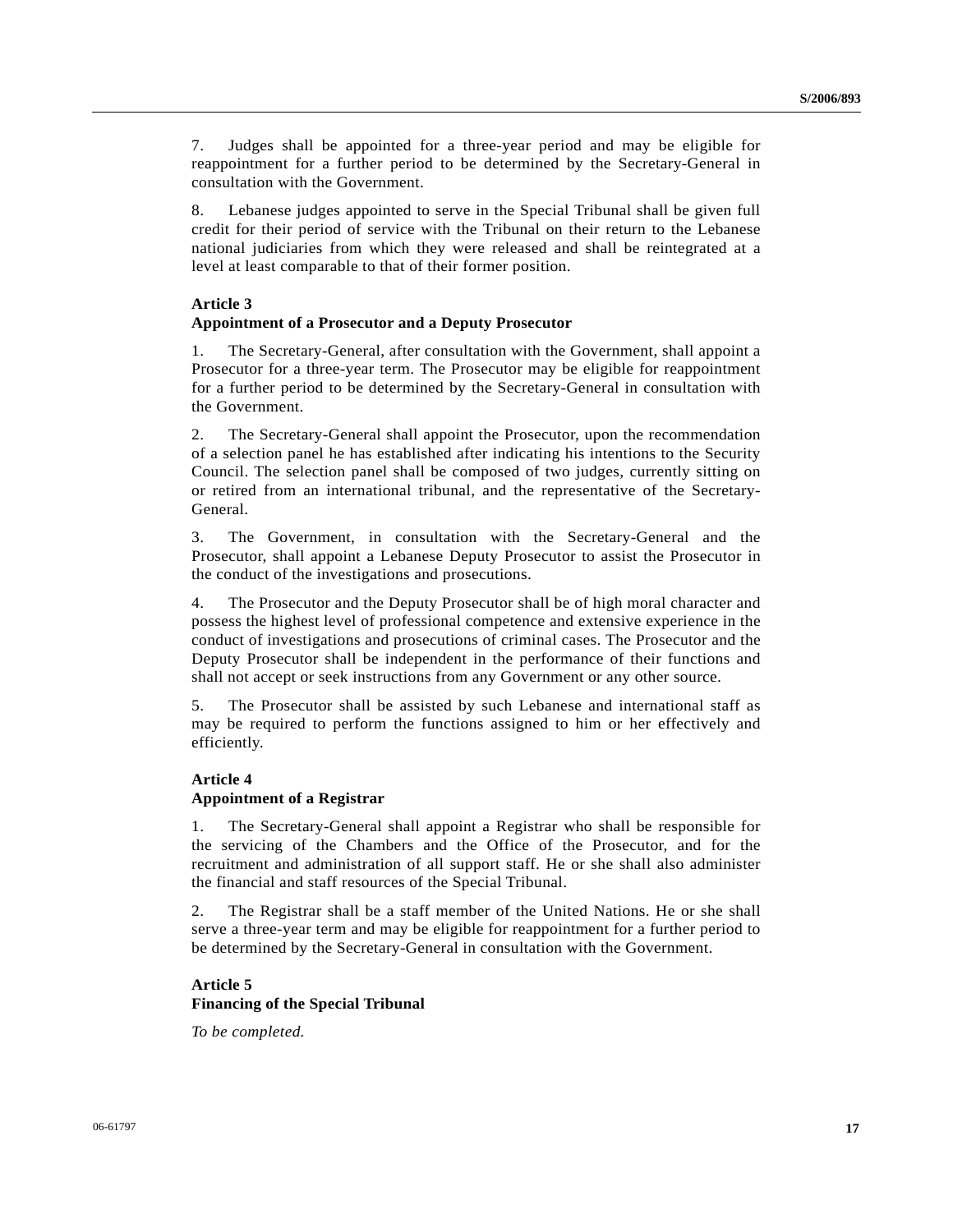#### **Article 6 Management Committee**

 The parties shall consult concerning the establishment of a Management Committee.

## **Article 7 Juridical capacity**

The Special Tribunal shall possess the juridical capacity necessary:

- (a) To contract;
- (b) To acquire and dispose of movable and immovable property;
- (c) To institute legal proceedings;

 (d) To enter into agreements with States as may be necessary for the exercise of its functions and for the operation of the Tribunal.

#### **Article 8**

#### **Seat of the Special Tribunal**

1. The Special Tribunal shall have its seat outside Lebanon. The location of the seat shall be determined having due regard to considerations of justice and fairness as well as security and administrative efficiency, including the rights of victims and access to witnesses, and subject to the conclusion of a headquarters agreement between the United Nations, the Government and the State that hosts the Tribunal.

2. The Special Tribunal may meet away from its seat when it considers it necessary for the efficient exercise of its functions.

3. An Office of the Special Tribunal for the conduct of investigations shall be established in Lebanon subject to the conclusion of appropriate arrangements with the Government.

#### **Article 9**

#### **Inviolability of premises, archives and all other documents**

1. The Office of the Special Tribunal in Lebanon shall be inviolable. The competent authorities shall take appropriate action that may be necessary to ensure that the Tribunal shall not be dispossessed of all or any part of the premises of the Tribunal without its express consent.

2. The property, funds and assets of the Office of the Special Tribunal in Lebanon, wherever located and by whomsoever held, shall be immune from search, seizure, requisition, confiscation, expropriation and any other form of interference, whether by executive, administrative, judicial or legislative action.

3. The archives of the Office of the Special Tribunal in Lebanon, and in general all documents and materials made available, belonging to or used by it, wherever located and by whomsoever held, shall be inviolable.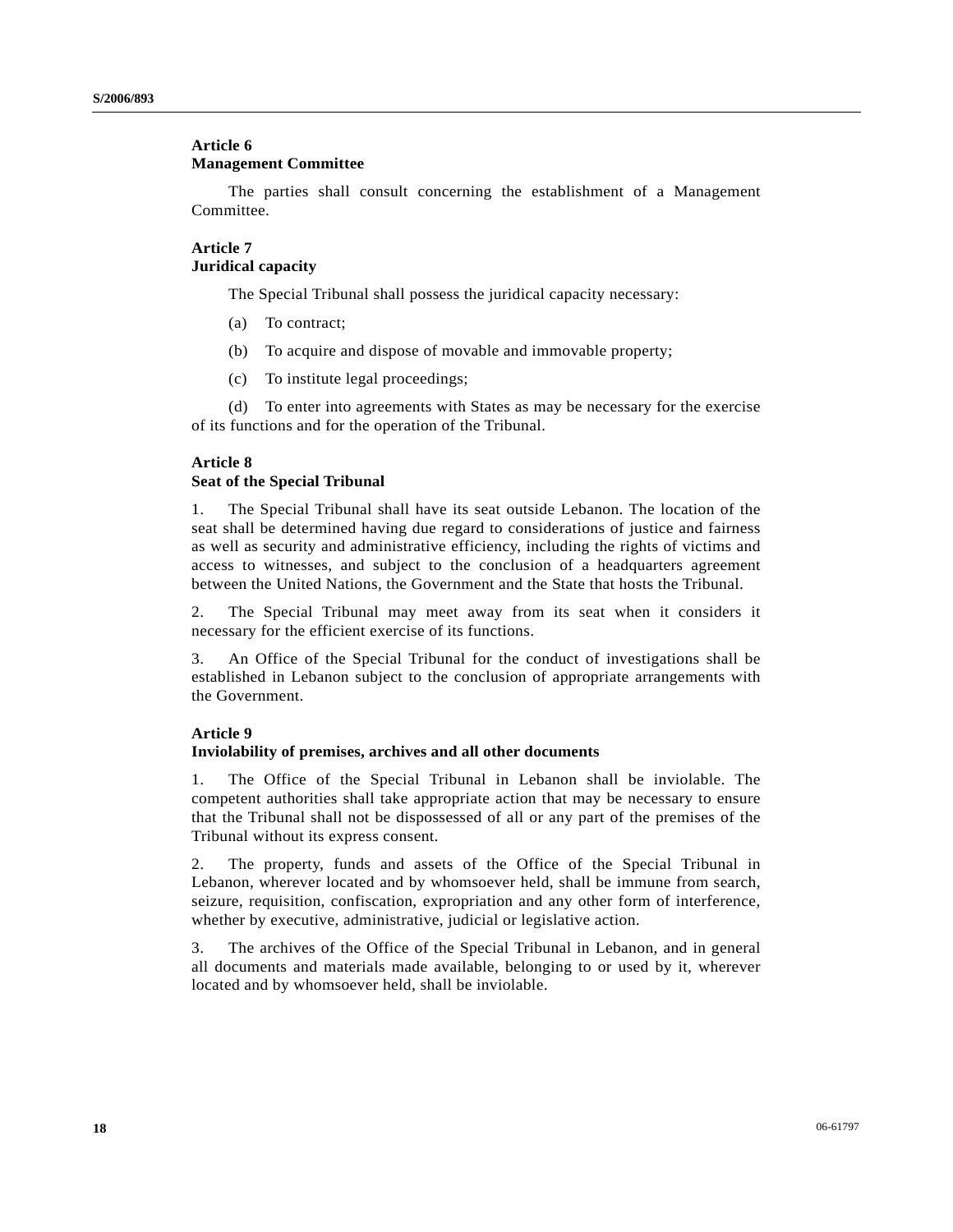#### **Article 10 Funds, assets and other property**

 The Office of the Special Tribunal, its funds, assets and other property in Lebanon, wherever located and by whomsoever held, shall enjoy immunity from every form of legal process, except insofar as in any particular case the Tribunal has expressly waived its immunity. It is understood, however, that no waiver of immunity shall extend to any measure of execution.

#### **Article 11**

#### **Privileges and immunities of the judges, the Prosecutor, the Deputy Prosecutor, the Registrar and the Head of the Defence Office**

1. The judges, the Prosecutor, the Deputy Prosecutor, the Registrar and the Head of the Defence Office, while in Lebanon, shall enjoy the privileges and immunities, exemptions and facilities accorded to diplomatic agents in accordance with the Vienna Convention on Diplomatic Relations of 1961.

2. Privileges and immunities are accorded to the judges, the Prosecutor, the Deputy Prosecutor, the Registrar and the Head of the Defence Office in the interest of the Special Tribunal and not for the personal benefit of the individuals themselves. The right and the duty to waive the immunity in any case where it can be waived without prejudice to the purposes for which it is accorded shall lie with the Secretary-General, in consultation with the President of the Tribunal.

#### **Article 12**

#### **Privileges and immunities of international and Lebanese personnel**

1. Lebanese and international personnel of the Office of the Special Tribunal, while in Lebanon, shall be accorded:

 (a) Immunity from legal process in respect of words spoken or written and all acts performed by them in their official capacity. Such immunity shall continue to be accorded after termination of employment with the Office of the Special Tribunal;

 (b) Exemption from taxation on salaries, allowances and emoluments paid to them.

2. International personnel shall, in addition thereto, be accorded:

(a) Immunity from immigration restriction;

 (b) The right to import free of duties and taxes, except for payment for services, their furniture and effects at the time of first taking up their official duties in Lebanon.

3. The privileges and immunities are granted to the officials of the Office of the Special Tribunal in the interest of the Tribunal and not for their personal benefit. The right and the duty to waive the immunity in any case where it can be waived without prejudice to the purpose for which it is accorded shall lie with the Registrar of the Tribunal.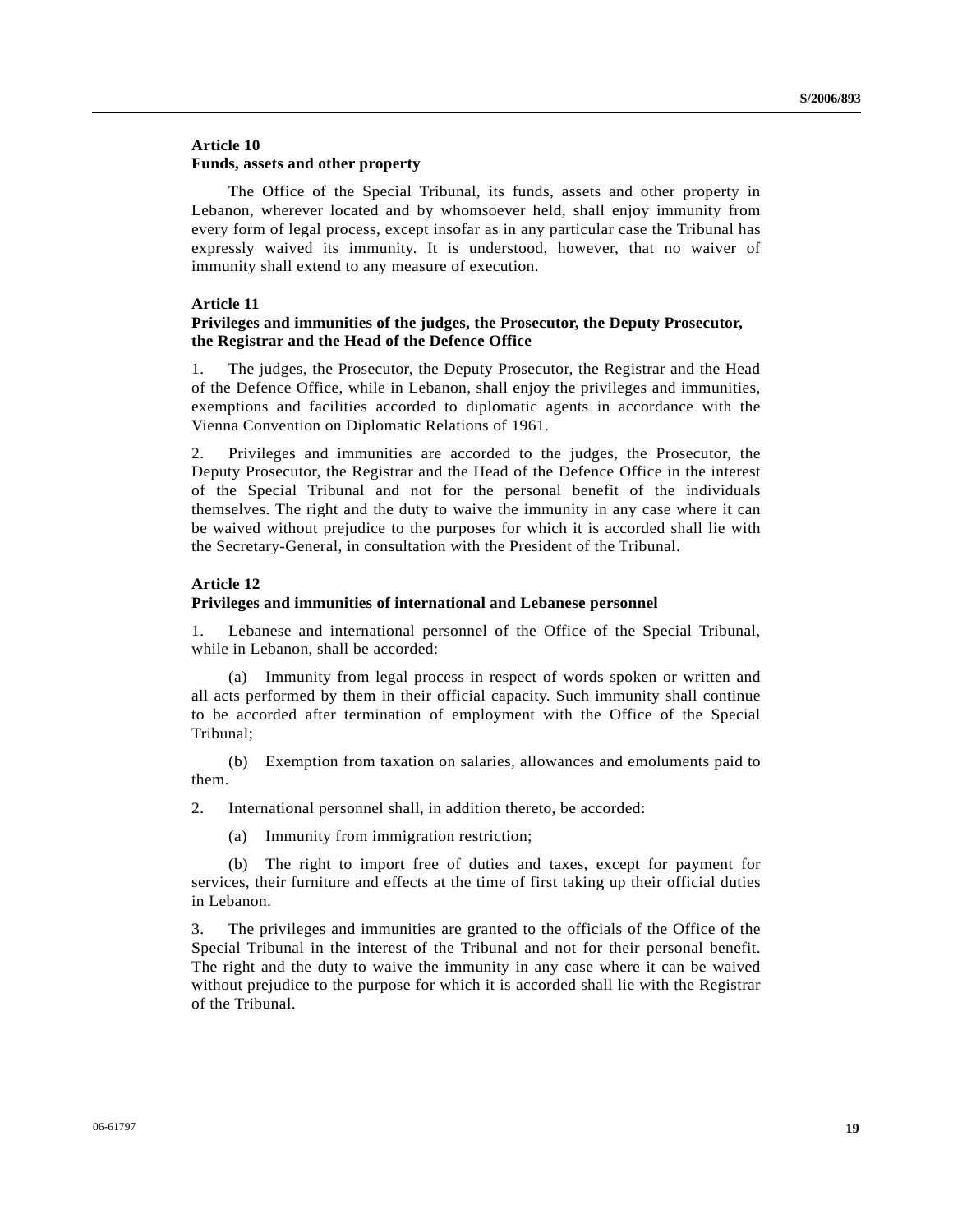#### **Article 13 Defence counsel**

1. The Government shall ensure that the counsel of a suspect or an accused who has been admitted as such by the Special Tribunal shall not be subjected, while in Lebanon, to any measure that may affect the free and independent exercise of his or her functions.

2. In particular, the counsel shall be accorded:

 (a) Immunity from personal arrest or detention and from seizure of personal baggage;

 (b) Inviolability of all documents relating to the exercise of his or her functions as a counsel of a suspect or accused;

 (c) Immunity from criminal or civil jurisdiction in respect of words spoken or written and acts performed in his or her capacity as counsel. Such immunity shall continue to be accorded after termination of his or her functions as a counsel of a suspect or accused;

 (d) Immunity from any immigration restrictions during his or her stay as well as during his or her journey to the Tribunal and back.

#### **Article 14**

#### **Security, safety and protection of persons referred to in this Agreement**

 The Government shall take effective and adequate measures to ensure the appropriate security, safety and protection of personnel of the Office of the Special Tribunal and other persons referred to in this Agreement, while in Lebanon. It shall take all appropriate steps, within its capabilities, to protect the equipment and premises of the Office of the Special Tribunal from attack or any action that prevents the Tribunal from discharging its mandate.

#### **Article 15**

#### **Cooperation with the Special Tribunal**

1. The Government shall cooperate with all organs of the Special Tribunal, in particular with the Prosecutor and defence counsel, at all stages of the proceedings. It shall facilitate access of the Prosecutor and defence counsel to sites, persons and relevant documents required for the investigation.

2. The Government shall comply without undue delay with any request for assistance by the Special Tribunal or an order issued by the Chambers, including, but not limited to:

- (a) Identification and location of persons;
- (b) Service of documents;
- (c) Arrest or detention of persons;
- (d) Transfer of an indictee to the Tribunal.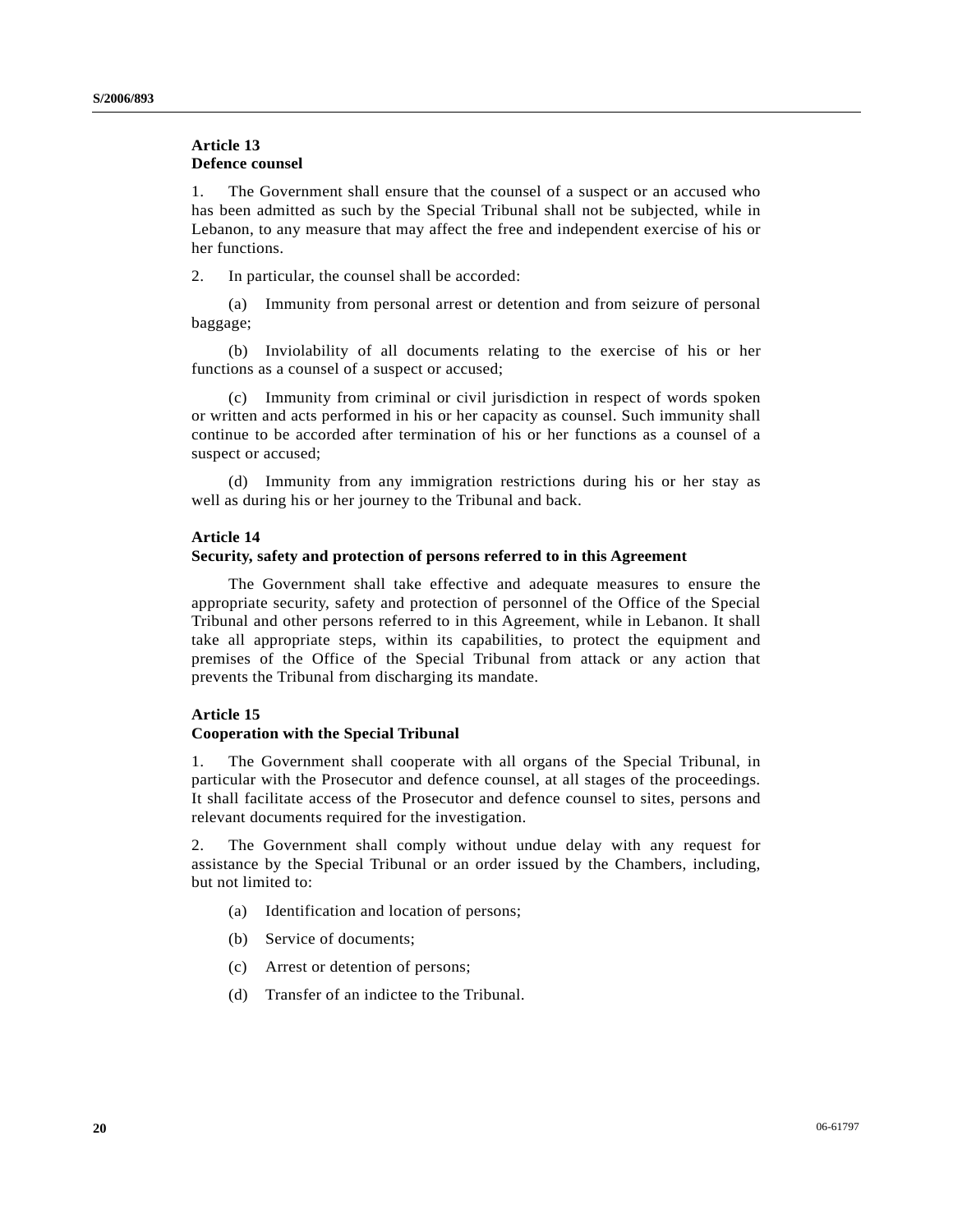#### **Article 16 Amnesty**

 The Government undertakes not to grant amnesty to any person for any crime falling within the jurisdiction of the Special Tribunal. An amnesty already granted in respect of any such persons and crimes shall not be a bar to prosecution.

#### **Article 17 Practical arrangements**

 With a view to achieving efficiency and cost-effectiveness in the operation of the Special Tribunal:

 (a) Appropriate arrangements shall be made to ensure that there is a coordinated transition from the activities of the International Independent Investigation Commission, established by the Security Council in its resolution 1595 (2005), to the activities of the Office of the Prosecutor;

 (b) Judges of the Trial Chamber and the Appeals Chamber shall take office on a date to be determined by the Secretary-General in consultation with the President of the Special Tribunal. Pending such a determination, judges of both Chambers shall be convened on an ad hoc basis to deal with organizational matters and serving, when required, to perform their duties.

#### **Article 18**

#### **Settlement of disputes**

 Any dispute between the Parties concerning the interpretation or application of this Agreement shall be settled by negotiation or by any other mutually agreed upon mode of settlement.

#### **Article 19**

#### **Entry into force and commencement of the functioning of the Special Tribunal**

1. This Agreement shall enter into force on the day after the Government has notified the United Nations in writing that the legal requirements for entry into force have been complied with.

2. The Special Tribunal shall commence functioning on a date to be determined by the Secretary-General in consultation with the Government, taking into account the progress of the work of the International Independent Investigation Commission.

#### **Article 20 Amendment**

This Agreement may be amended by written agreement between the Parties.

#### **Article 21 Duration of the Agreement**

1. This Agreement shall remain in force for a period of three years from the date of the commencement of the functioning of the Special Tribunal.

2. Three years after the commencement of the functioning of the Special Tribunal the Parties shall, in consultation with the Security Council, review the progress of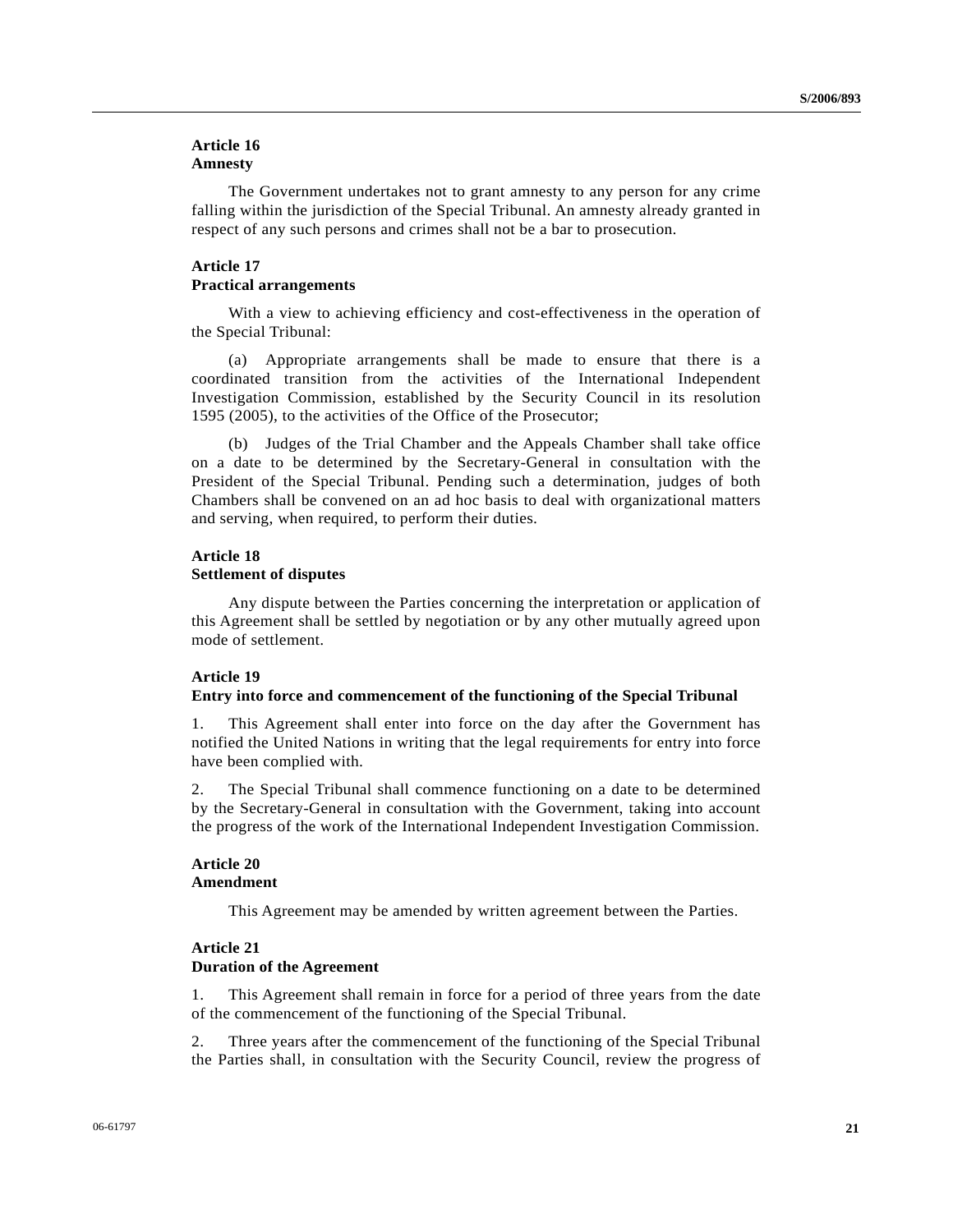the work of the Special Tribunal. If at the end of this period of three years the activities of the Tribunal have not been completed, the Agreement shall be extended to allow the Tribunal to complete its work, for a further period(s) to be determined by the Secretary-General in consultation with the Government and the Security Council.

3. The provisions relating to the inviolability of the funds, assets, archives and documents of the Office of the Special Tribunal in Lebanon, the privileges and immunities of those referred to in this Agreement, as well as provisions relating to defence counsel and the protection of victims and witnesses, shall survive termination of this Agreement.

**In witness whereof**, the following duly authorized representatives of the United Nations and of the Lebanese Republic have signed this Agreement.

Done at \_\_\_\_\_\_\_\_\_ on \_\_\_\_\_\_\_\_\_ 2006, in three originals in the Arabic, French and English languages, all texts being equally authentic.

\_\_\_\_\_\_\_\_\_\_\_\_\_\_ \_\_\_\_\_\_\_\_\_\_\_\_\_\_\_

For the United Nations: For the Lebanese Republic: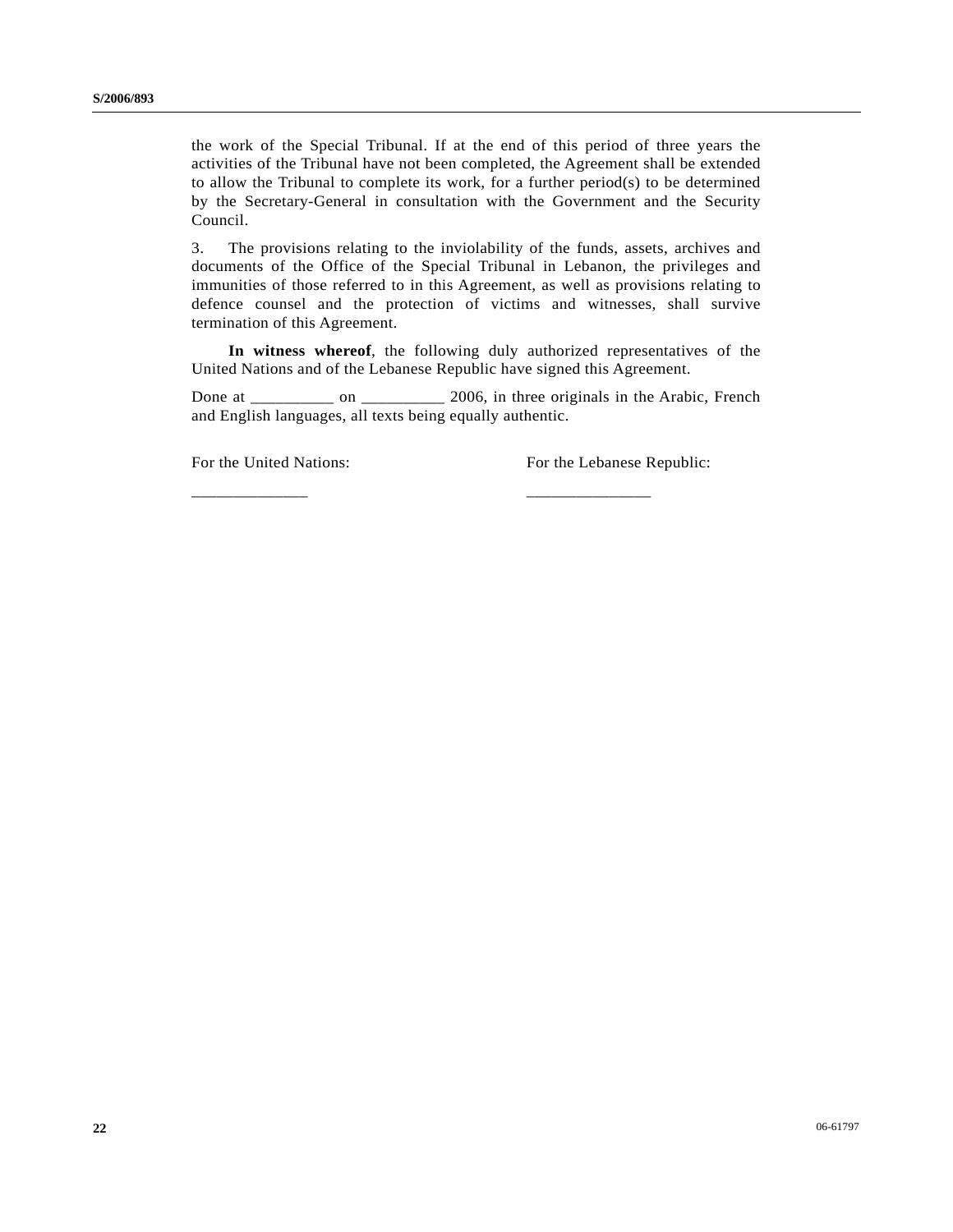## **Attachment Statute of the Special Tribunal for Lebanon**

 Having been established by an Agreement between the United Nations and the Lebanese Republic (hereinafter "the Agreement") pursuant to Security Council resolution 1664 (2006) of 29 March 2006, which responded to the request of the Government of Lebanon to establish a tribunal of an international character to try all those who are found responsible for the terrorist crime which killed the former Lebanese Prime Minister Rafiq Hariri and others, the Special Tribunal for Lebanon (hereinafter "the Special Tribunal") shall function in accordance with the provisions of this Statute.

## **Section I Jurisdiction and applicable law**

#### **Article 1 Jurisdiction of the Special Tribunal**

 The Special Tribunal shall have jurisdiction over persons responsible for the attack of 14 February 2005 resulting in the death of former Lebanese Prime Minister Rafiq Hariri and in the death or injury of other persons. If the Tribunal finds that other attacks that occurred in Lebanon between 1 October 2004 and 12 December 2005, or any later date decided by the Parties and with the consent of the Security Council, are connected in accordance with the principles of criminal justice and are of a nature and gravity similar to the attack of 14 February 2005, it shall also have jurisdiction over persons responsible for such attacks. This connection includes but is not limited to a combination of the following elements: criminal intent (motive), the purpose behind the attacks, the nature of the victims targeted, the pattern of the attacks (modus operandi) and the perpetrators.

## **Article 2**

#### **Applicable criminal law**

 The following shall be applicable to the prosecution and punishment of the crimes referred to in article 1, subject to the provisions of this Statute:

 (a) The provisions of the Lebanese Criminal Code relating to the prosecution and punishment of acts of terrorism, crimes and offences against life and personal integrity, illicit associations and failure to report crimes and offences, including the rules regarding the material elements of a crime, criminal participation and conspiracy; and

 (b) Articles 6 and 7 of the Lebanese law of 11 January 1958 on "Increasing the penalties for sedition, civil war and interfaith struggle".

#### **Article 3**

#### **Individual criminal responsibility**

1. A person shall be individually responsible for crimes within the jurisdiction of the Special Tribunal if that person: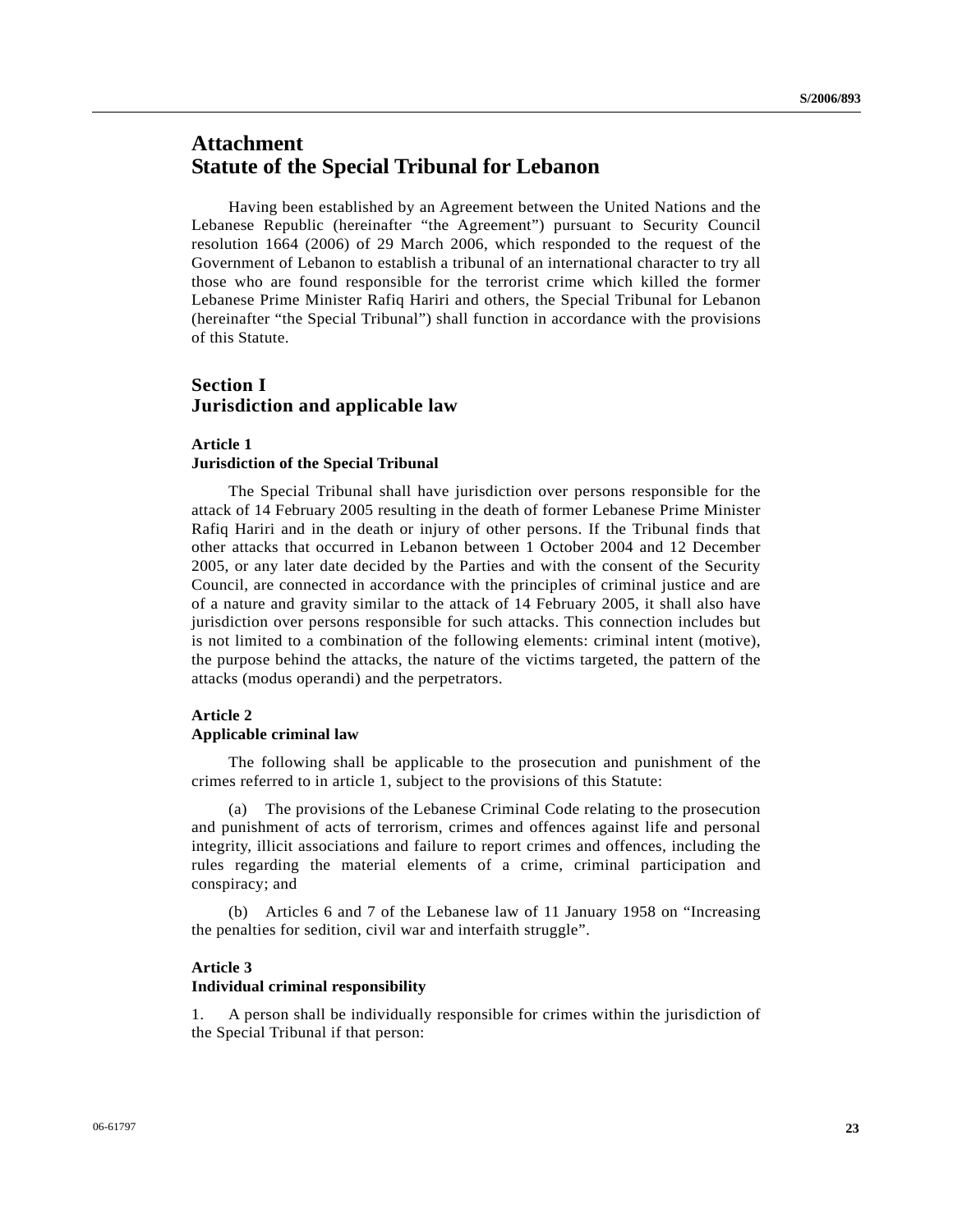(a) Committed, participated as accomplice, organized or directed others to commit the crime set forth in article 2 of this Statute; or

 (b) Contributed in any other way to the commission of the crime set forth in article 2 of this Statute by a group of persons acting with a common purpose, where such contribution is intentional and is either made with the aim of furthering the general criminal activity or purpose of the group or in the knowledge of the intention of the group to commit the crime.

2. With respect to superior and subordinate relationships, a superior shall be criminally responsible for any of the crimes set forth in article 2 of this Statute committed by subordinates under his or her effective authority and control, as a result of his or her failure to exercise control properly over such subordinates, where:

 (a) The superior either knew, or consciously disregarded information that clearly indicated that the subordinates were committing or about to commit such crimes;

 (b) The crimes concerned activities that were within the effective responsibility and control of the superior; and

 (c) The superior failed to take all necessary and reasonable measures within his or her power to prevent or repress their commission or to submit the matter to the competent authorities for investigation and prosecution.

3. The fact that the person acted pursuant to an order of a superior shall not relieve him or her of criminal responsibility, but may be considered in mitigation of punishment if the Special Tribunal determines that justice so requires.

#### **Article 4**

#### **Concurrent jurisdiction**

1. The Special Tribunal and the national courts of Lebanon shall have concurrent jurisdiction. Within its jurisdiction, the Tribunal shall have primacy over the national courts of Lebanon.

2. Upon the assumption of office of the Prosecutor, as determined by the Secretary-General, and no later than two months thereafter, the Special Tribunal shall request the national judicial authority seized with the case of the attack against Prime Minister Rafiq Hariri and others to defer to its competence. The Lebanese judicial authority shall refer to the Tribunal the results of the investigation and a copy of the court's records, if any. Persons detained in connection with the investigation shall be transferred to the custody of the Tribunal.

3. (a) At the request of the Special Tribunal, the national judicial authority seized with any of the other crimes committed between 1 October 2004 and 12 December 2005, or a later date decided pursuant to article 1, shall refer to the Tribunal the results of the investigation and a copy of the court's records, if any, for review by the Prosecutor;

 (b) At the further request of the Tribunal, the national authority in question shall defer to the competence of the Tribunal. It shall refer to the Tribunal the results of the investigation and a copy of the court's records, if any, and persons detained in connection with any such case shall be transferred to the custody of the Tribunal;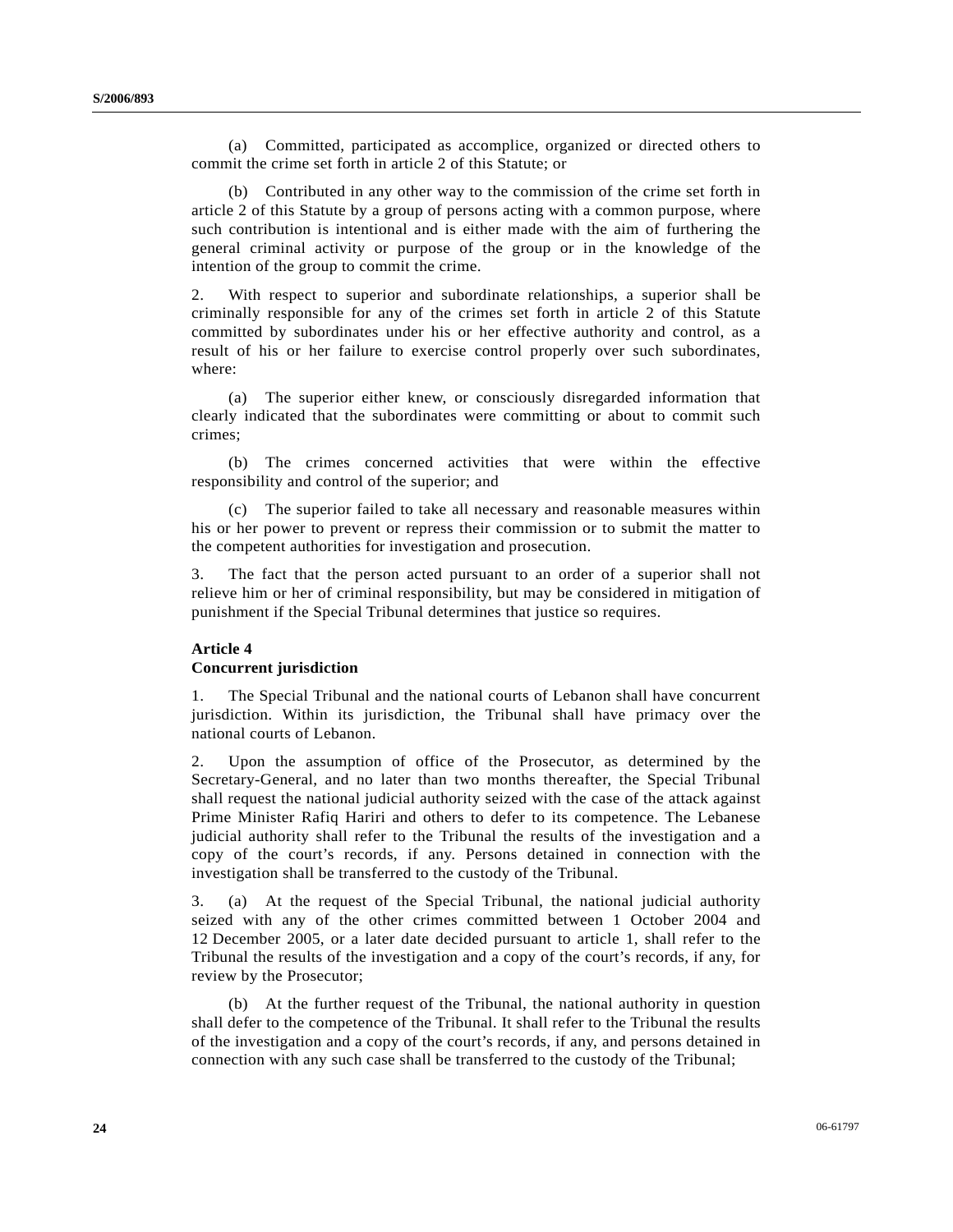(c) The national judicial authorities shall regularly inform the Tribunal of the progress of their investigation. At any stage of the proceedings, the Tribunal may formally request a national judicial authority to defer to its competence.

#### **Article 5 Non bis in idem**

1. No person shall be tried before a national court of Lebanon for acts for which he or she has already been tried by the Special Tribunal.

2. A person who has been tried by a national court may be subsequently tried by the Special Tribunal if the national court proceedings were not impartial or independent, were designed to shield the accused from criminal responsibility for crimes within the jurisdiction of the Tribunal or the case was not diligently prosecuted.

3. In considering the penalty to be imposed on a person convicted of a crime under this Statute, the Special Tribunal shall take into account the extent to which any penalty imposed by a national court on the same person for the same act has already been served.

#### **Article 6 Amnesty**

 An amnesty granted to any person for any crime falling within the jurisdiction of the Special Tribunal shall not be a bar to prosecution.

## **Section II Organization of the Special Tribunal**

#### **Article 7**

#### **Organs of the Special Tribunal**

The Special Tribunal shall consist of the following organs:

 (a) The Chambers, comprising a Pre-Trial Judge, a Trial Chamber and an Appeals Chamber;

- (b) The Prosecutor;
- (c) The Registry; and
- (d) The Defence Office.

#### **Article 8**

#### **Composition of the Chambers**

1. The Chambers shall be composed as follows:

(a) One international Pre-Trial Judge;

 (b) Three judges who shall serve in the Trial Chamber, of whom one shall be a Lebanese judge and two shall be international judges;

 (c) Five judges who shall serve in the Appeals Chamber, of whom two shall be Lebanese judges and three shall be international judges;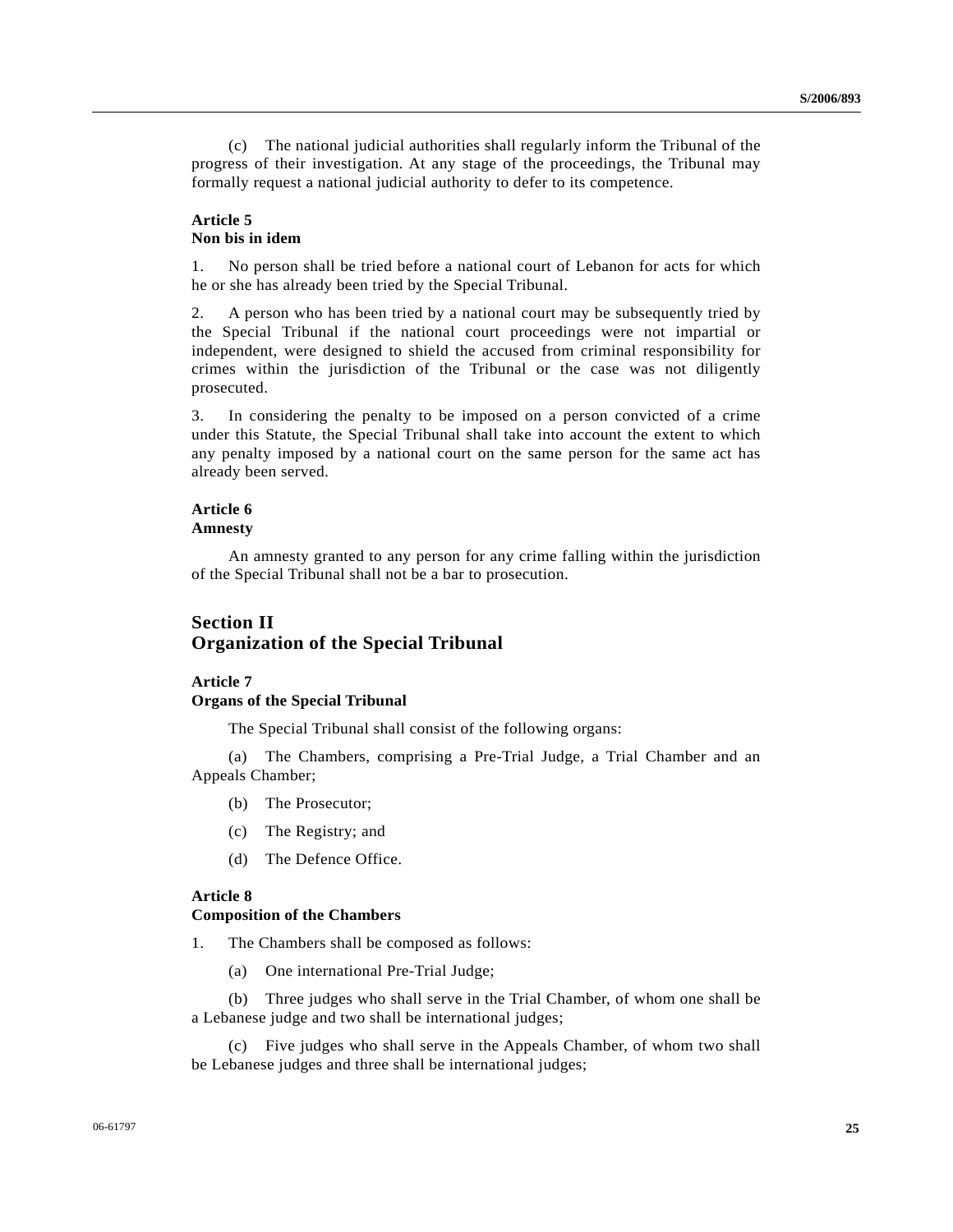(d) Two alternate judges, one of whom shall be a Lebanese judge and one shall be an international judge.

2. The judges of the Appeals Chamber and the judges of the Trial Chamber, respectively, shall elect a presiding judge who shall conduct the proceedings in the Chamber to which he or she was elected. The presiding judge of the Appeals Chamber shall be the President of the Special Tribunal.

3. At the request of the presiding judge of the Trial Chamber, the President of the Special Tribunal may, in the interest of justice, assign the alternate judges to be present at each stage of the trial and to replace a judge if that judge is unable to continue sitting.

#### **Article 9**

#### **Qualification and appointment of judges**

1. The judges shall be persons of high moral character, impartiality and integrity, with extensive judicial experience. They shall be independent in the performance of their functions and shall not accept or seek instructions from any Government or any other source.

2. In the overall composition of the Chambers, due account shall be taken of the established competence of the judges in criminal law and procedure and international law.

3. The judges shall be appointed by the Secretary-General, as set forth in article 2 of the Agreement, for a three-year period and may be eligible for reappointment for a further period to be determined by the Secretary-General in consultation with the Government.

#### **Article 10**

#### **Powers of the President of the Special Tribunal**

1. The President of the Special Tribunal, in addition to his or her judicial functions, shall represent the Tribunal and be responsible for its effective functioning and the good administration of justice.

2. The President of the Special Tribunal shall submit an annual report on the operation and activities of the Tribunal to the Secretary-General and to the Government of Lebanon.

#### **Article 11 The Prosecutor**

1. The Prosecutor shall be responsible for the investigation and prosecution of persons responsible for the crimes falling within the jurisdiction of the Special Tribunal. In the interest of proper administration of justice, he or she may decide to charge jointly persons accused of the same or different crimes committed in the course of the same transaction.

2. The Prosecutor shall act independently as a separate organ of the Special Tribunal. He or she shall not seek or receive instructions from any Government or from any other source.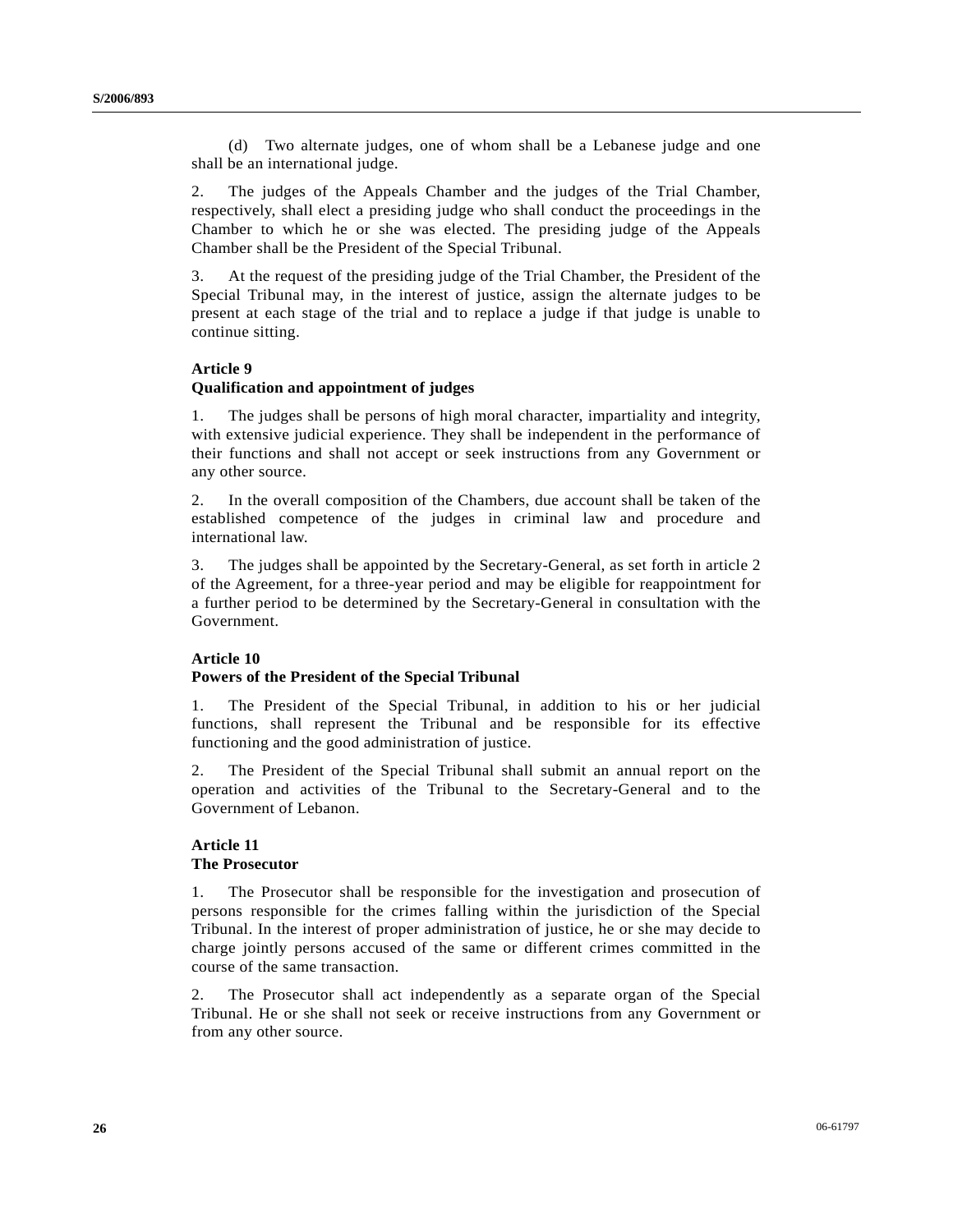3. The Prosecutor shall be appointed, as set forth in article 3 of the Agreement, by the Secretary-General for a three-year term and may be eligible for reappointment for a further period to be determined by the Secretary-General in consultation with the Government. He or she shall be of high moral character and possess the highest level of professional competence, and have extensive experience in the conduct of investigations and prosecutions of criminal cases.

4. The Prosecutor shall be assisted by a Lebanese Deputy Prosecutor and by such other Lebanese and international staff as may be required to perform the functions assigned to him or her effectively and efficiently.

5. The Office of the Prosecutor shall have the power to question suspects, victims and witnesses, to collect evidence and to conduct on-site investigations. In carrying out these tasks, the Prosecutor shall, as appropriate, be assisted by the Lebanese authorities concerned.

#### **Article 12 The Registry**

1. Under the authority of the President of the Special Tribunal, the Registry shall be responsible for the administration and servicing of the Tribunal.

2. The Registry shall consist of a Registrar and such other staff as may be required.

3. The Registrar shall be appointed by the Secretary-General and shall be a staff member of the United Nations. He or she shall serve for a three-year term and may be eligible for reappointment for a further period to be determined by the Secretary-General in consultation with the Government.

4. The Registrar shall set up a Victims and Witnesses Unit within the Registry. This Unit shall provide, in consultation with the Office of the Prosecutor, measures to protect the safety, physical and psychological well-being, dignity and privacy of victims and witnesses, and such other appropriate assistance for witnesses who appear before the Special Tribunal and others who are at risk on account of testimony given by such witnesses.

#### **Article 13 The Defence Office**

1. The Secretary-General, in consultation with the President of the Special Tribunal, shall appoint an independent Head of the Defence Office, who shall be responsible for the appointment of the Office staff and the drawing up of a list of defence counsel.

2. The Defence Office, which may also include one or more public defenders, shall protect the rights of the defence, provide support and assistance to defence counsel and to the persons entitled to legal assistance, including, where appropriate, legal research, collection of evidence and advice, and appearing before the Pre-Trial Judge or a Chamber in respect of specific issues.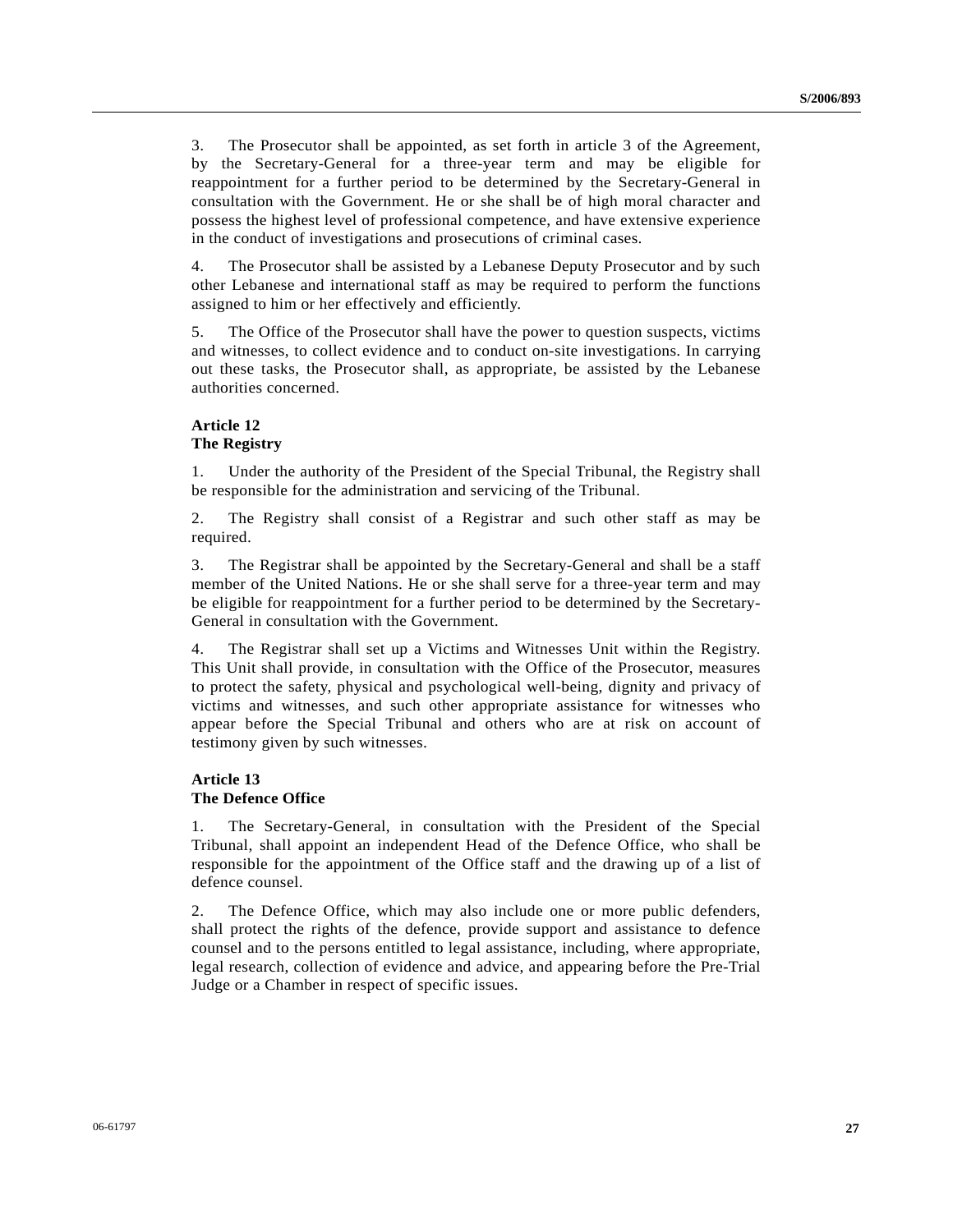#### **Article 14 Official and working languages**

 The official languages of the Special Tribunal shall be Arabic, French and English. In any given case proceedings, the Pre-Trial Judge or a Chamber may decide that one or two of the languages may be used as working languages as appropriate.

## **Section III Rights of defendants and victims**

#### **Article 15**

#### **Rights of suspects during investigation**

 A suspect who is to be questioned by the Prosecutor shall not be compelled to incriminate himself or herself or to confess guilt. He or she shall have the following rights of which he or she shall be informed by the Prosecutor prior to questioning, in a language he or she speaks and understands:

 (a) The right to be informed that there are grounds to believe that he or she has committed a crime within the jurisdiction of the Special Tribunal;

 (b) The right to remain silent, without such silence being considered in the determination of guilt or innocence, and to be cautioned that any statement he or she makes shall be recorded and may be used in evidence;

 (c) The right to have legal assistance of his or her own choosing, including the right to have legal assistance provided by the Defence Office where the interests of justice so require and where the suspect does not have sufficient means to pay for it;

 (d) The right to have the free assistance of an interpreter if he or she cannot understand or speak the language used for questioning;

 (e) The right to be questioned in the presence of counsel unless the person has voluntarily waived his or her right to counsel.

#### **Article 16 Rights of the accused**

1. All accused shall be equal before the Special Tribunal.

2. The accused shall be entitled to a fair and public hearing, subject to measures ordered by the Special Tribunal for the protection of victims and witnesses.

3. (a) The accused shall be presumed innocent until proved guilty according to the provisions of this Statute;

(b) The onus is on the Prosecutor to prove the guilt of the accused;

 (c) In order to convict the accused, the relevant Chamber must be convinced of the guilt of the accused beyond reasonable doubt.

4. In the determination of any charge against the accused pursuant to this Statute, he or she shall be entitled to the following minimum guarantees, in full equality: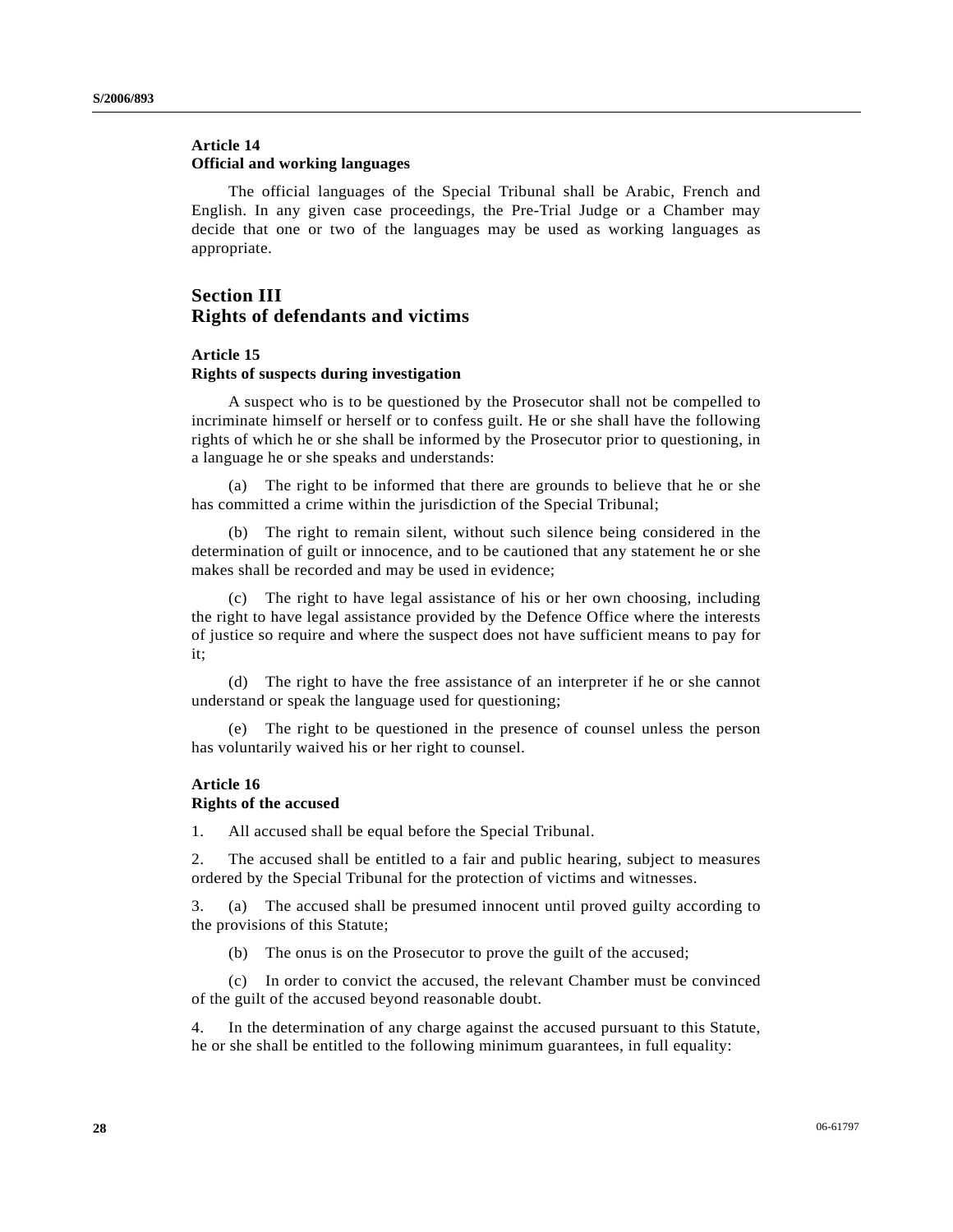(a) To be informed promptly and in detail in a language which he or she understands of the nature and cause of the charge against him or her;

 (b) To have adequate time and facilities for the preparation of his or her defence and to communicate without hindrance with counsel of his or her own choosing;

(c) To be tried without undue delay;

 (d) Subject to the provisions of article 22, to be tried in his or her presence, and to defend himself or herself in person or through legal assistance of his or her own choosing; to be informed, if he or she does not have legal assistance, of this right; and to have legal assistance assigned to him or her, in any case where the interests of justice so require and without payment by him or her in any such case if he or she does not have sufficient means to pay for it;

 (e) To examine, or have examined, the witnesses against him or her and to obtain the attendance and examination of witnesses on his or her behalf under the same conditions as witnesses against him or her;

 (f) To examine all evidence to be used against him or her during the trial in accordance with the Rules of Procedure and Evidence of the Special Tribunal;

 (g) To have the free assistance of an interpreter if he or she cannot understand or speak the language used in the Special Tribunal;

 (h) Not to be compelled to testify against himself or herself or to confess guilt.

5. The accused may make statements in court at any stage of the proceedings, provided such statements are relevant to the case at issue. The Chambers shall decide on the probative value, if any, of such statements.

#### **Article 17 Rights of victims**

 Where the personal interests of the victims are affected, the Special Tribunal shall permit their views and concerns to be presented and considered at stages of the proceedings determined to be appropriate by the Pre-Trial Judge or the Chamber and in a manner that is not prejudicial to or inconsistent with the rights of the accused and a fair and impartial trial. Such views and concerns may be presented by the legal representatives of the victims where the Pre-Trial Judge or the Chamber considers it appropriate.

## **Section IV Conduct of proceedings**

#### **Article 18 Pre-Trial proceedings**

1. The Pre-Trial Judge shall review the indictment. If satisfied that a prima facie case has been established by the Prosecutor, he or she shall confirm the indictment. If he or she is not so satisfied, the indictment shall be dismissed.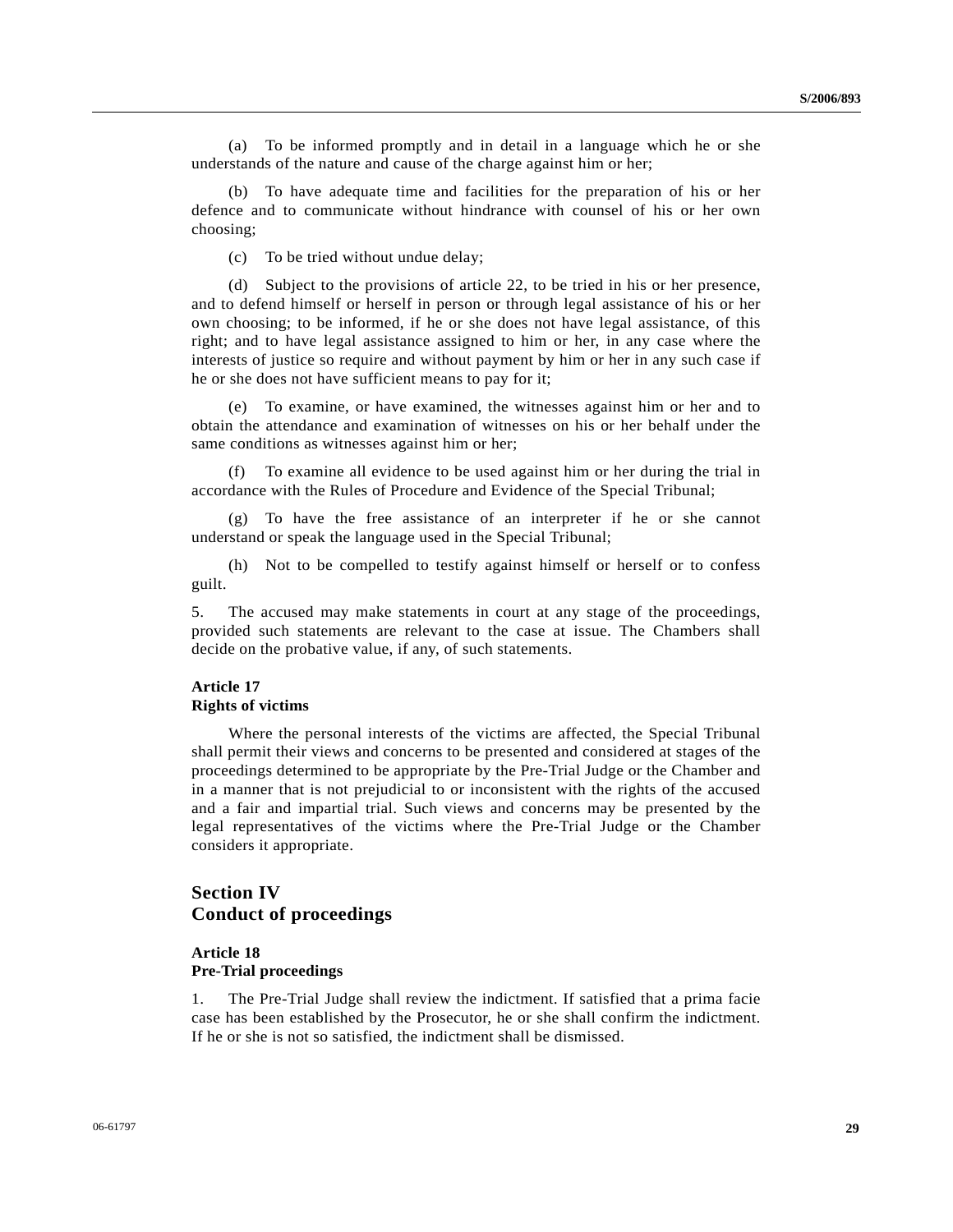2. The Pre-Trial Judge may, at the request of the Prosecutor, issue such orders and warrants for the arrest or transfer of persons, and any other orders as may be required for the conduct of the investigation and for the preparation of a fair and expeditious trial.

#### **Article 19**

#### **Evidence collected prior to the establishment of the Special Tribunal**

 Evidence collected with regard to cases subject to the consideration of the Special Tribunal, prior to the establishment of the Tribunal, by the national authorities of Lebanon or by the International Independent Investigation Commission in accordance with its mandate as set out in Security Council resolution 1595 (2005) and subsequent resolutions, shall be received by the Tribunal. Its admissibility shall be decided by the Chambers pursuant to international standards on collection of evidence. The weight to be given to any such evidence shall be determined by the Chambers.

#### **Article 20**

#### **Commencement and conduct of trial proceedings**

1. The Trial Chamber shall read the indictment to the accused, satisfy itself that the rights of the accused are respected, confirm that the accused understands the indictment and instruct the accused to enter a plea.

2. Unless otherwise decided by the Trial Chamber in the interests of justice, examination of witnesses shall commence with questions posed by the presiding judge, followed by questions posed by other members of the Trial Chamber, the Prosecutor and the Defence.

3. Upon request or *proprio motu*, the Trial Chamber may at any stage of the trial decide to call additional witnesses and/or order the production of additional evidence.

4. The hearings shall be public unless the Trial Chamber decides to hold the proceedings in camera in accordance with the Rules of Procedure and Evidence.

#### **Article 21 Powers of the Chambers**

1. The Special Tribunal shall confine the trial, appellate and review proceedings strictly to an expeditious hearing of the issues raised by the charges, or the grounds for appeal or review, respectively. It shall take strict measures to prevent any action that may cause unreasonable delay.

2. A Chamber may admit any relevant evidence that it deems to have probative value and exclude such evidence if its probative value is substantially outweighed by the need to ensure a fair trial.

3. A Chamber may receive the evidence of a witness orally or, where the interests of justice allow, in written form.

4. In cases not otherwise provided for in the Rules of Procedure and Evidence, a Chamber shall apply rules of evidence that will best favour a fair determination of the matter before it and are consonant with the spirit of the Statute and the general principles of law.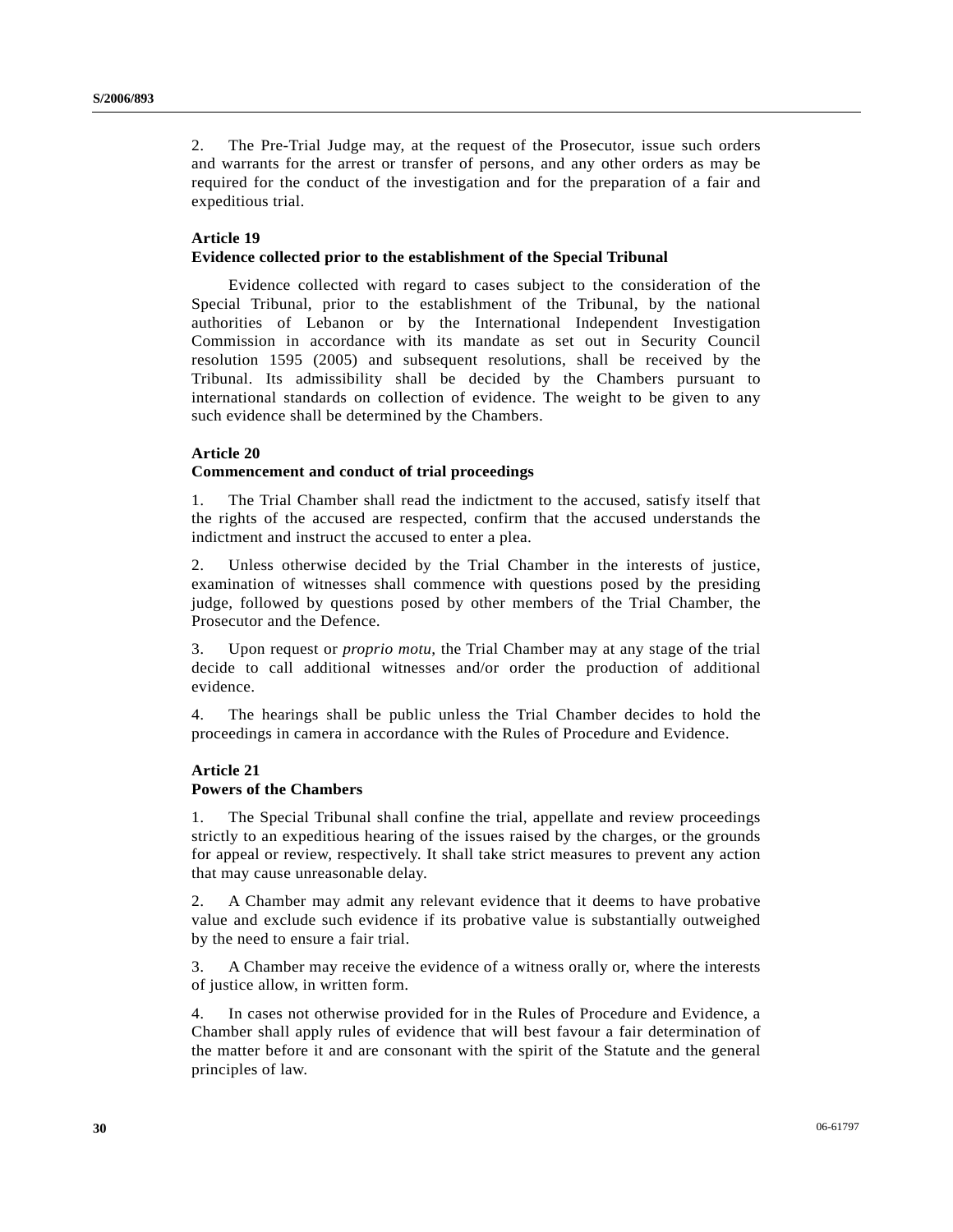#### **Article 22 Trials in absentia**

1. The Special Tribunal shall conduct trial proceedings in the absence of the accused, if he or she:

(a) Has expressly and in writing waived his or her right to be present;

 (b) Has not been handed over to the Tribunal by the State authorities concerned;

 (c) Has absconded or otherwise cannot be found and all reasonable steps have been taken to secure his or her appearance before the Tribunal and to inform him or her of the charges confirmed by the Pre-Trial Judge.

2. When hearings are conducted in the absence of the accused, the Special Tribunal shall ensure that:

 (a) The accused has been notified, or served with the indictment, or notice has otherwise been given of the indictment through publication in the media or communication to the State of residence or nationality;

 (b) The accused has designated a defence counsel of his or her own choosing, to be remunerated either by the accused or, if the accused is proved to be indigent, by the Tribunal;

 (c) Whenever the accused refuses or fails to appoint a defence counsel, such counsel has been assigned by the Defence Office of the Tribunal with a view to ensuring full representation of the interests and rights of the accused.

3. In case of conviction in absentia, the accused, if he or she had not designated a defence counsel of his or her choosing, shall have the right to be retried in his or her presence before the Special Tribunal, unless he or she accepts the judgement.

#### **Article 23 Judgement**

 The judgement shall be rendered by a majority of the judges of the Trial Chamber or of the Appeals Chamber and shall be delivered in public. It shall be accompanied by a reasoned opinion in writing, to which any separate or dissenting opinions shall be appended.

#### **Article 24 Penalties**

1. The Trial Chamber shall impose upon a convicted person imprisonment for life or for a specified number of years. In determining the terms of imprisonment for the crimes provided for in this Statute, the Trial Chamber shall, as appropriate, have recourse to international practice regarding prison sentences and to the practice of the national courts of Lebanon.

2. In imposing sentence, the Trial Chamber should take into account such factors as the gravity of the offence and the individual circumstances of the convicted person.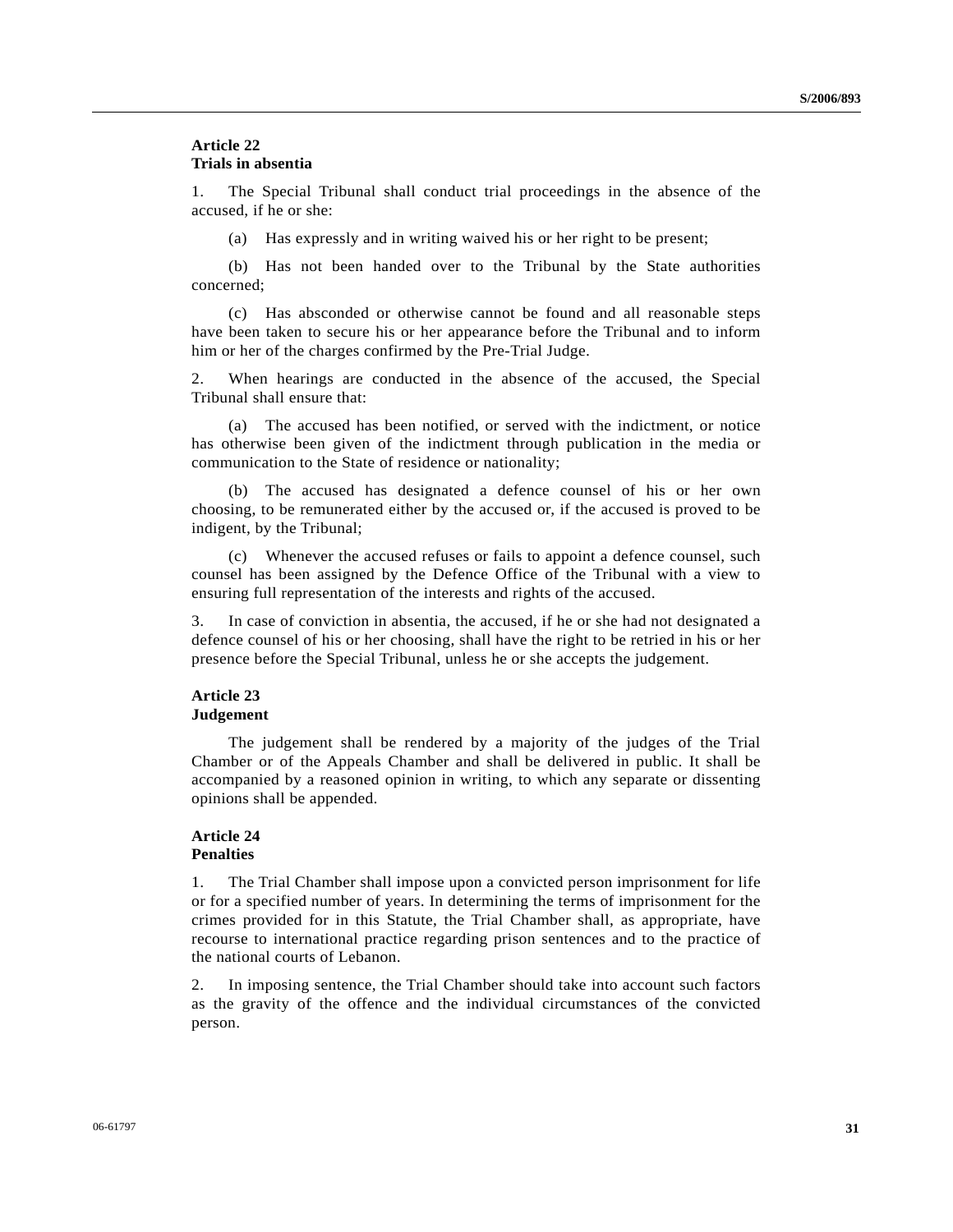#### **Article 25 Compensation to victims**

1. The Special Tribunal may identify victims who have suffered harm as a result of the commission of crimes by an accused convicted by the Tribunal.

2. The Registrar shall transmit to the competent authorities of the State concerned the judgement finding the accused guilty of a crime that has caused harm to a victim.

3. Based on the decision of the Special Tribunal and pursuant to the relevant national legislation, a victim or persons claiming through the victim, whether or not such victim had been identified as such by the Tribunal under paragraph 1 of this article, may bring an action in a national court or other competent body to obtain compensation.

4. For the purposes of a claim made under paragraph 3 of this article, the judgement of the Special Tribunal shall be final and binding as to the criminal responsibility of the convicted person.

#### **Article 26 Appellate proceedings**

1. The Appeals Chamber shall hear appeals from persons convicted by the Trial Chamber or from the Prosecutor on the following grounds:

- (a) An error on a question of law invalidating the decision;
- (b) An error of fact that has occasioned a miscarriage of justice.

2. The Appeals Chamber may affirm, reverse or revise the decisions taken by the Trial Chamber.

#### **Article 27 Review proceedings**

1. Where a new fact has been discovered that was not known at the time of the proceedings before the Trial Chamber or the Appeals Chamber and that could have been a decisive factor in reaching the decision, the convicted person or the Prosecutor may submit an application for review of the judgement.

2. An application for review shall be submitted to the Appeals Chamber. The Appeals Chamber may reject the application if it considers it to be unfounded. If it determines that the application is meritorious, it may, as appropriate:

- (a) Reconvene the Trial Chamber;
- (b) Retain jurisdiction over the matter.

#### **Article 28**

### **Rules of Procedure and Evidence**

1. The judges of the Special Tribunal shall, as soon as practicable after taking office, adopt Rules of Procedure and Evidence for the conduct of the pre-trial, trial and appellate proceedings, the admission of evidence, the participation of victims, the protection of victims and witnesses and other appropriate matters and may amend them, as appropriate.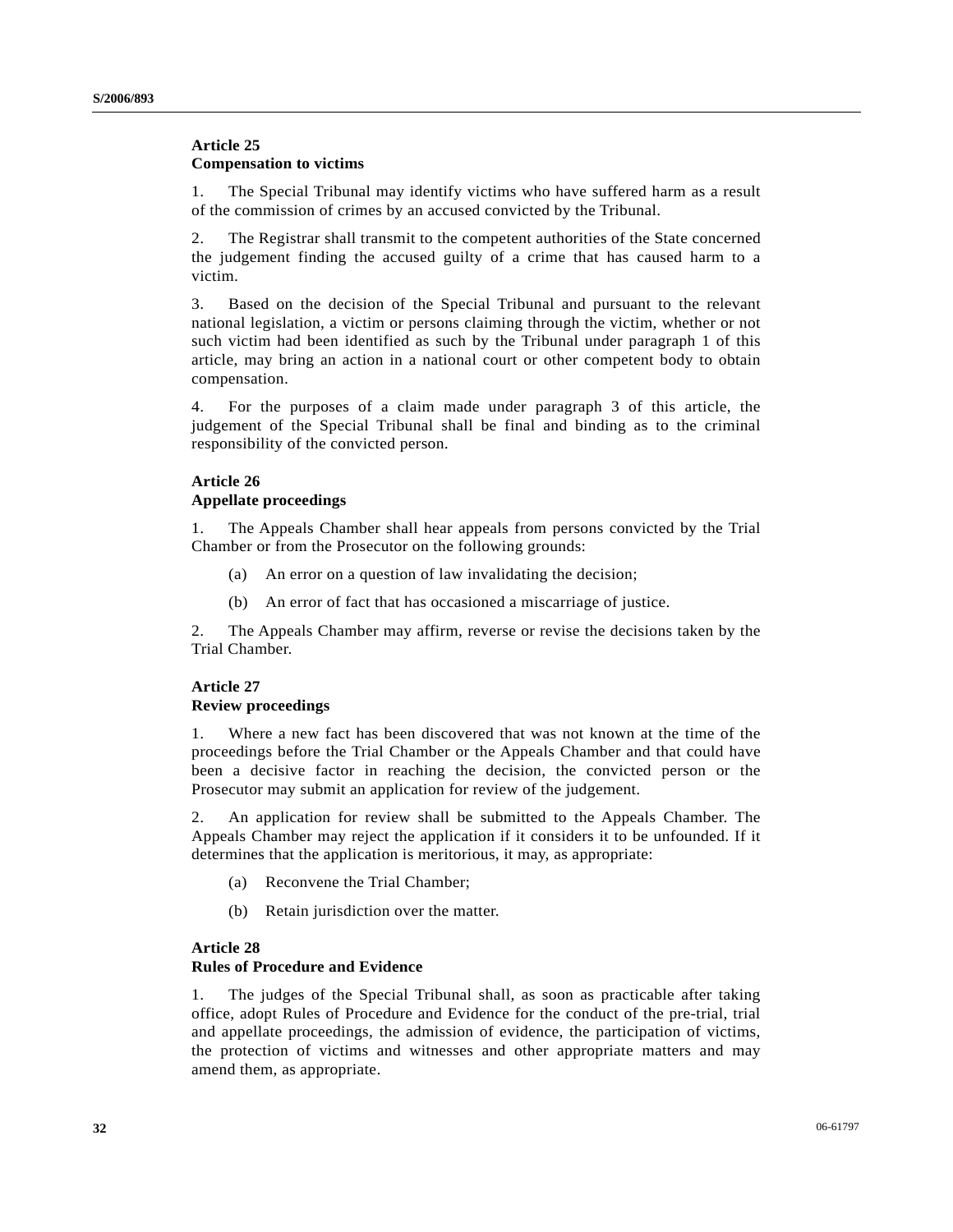2. In so doing, the judges shall be guided, as appropriate, by the Lebanese Code of Criminal Procedure, as well as by other reference materials reflecting the highest standards of international criminal procedure, with a view to ensuring a fair and expeditious trial.

#### **Article 29 Enforcement of sentences**

1. Imprisonment shall be served in a State designated by the President of the Special Tribunal from a list of States that have indicated their willingness to accept persons convicted by the Tribunal.

2. Conditions of imprisonment shall be governed by the law of the State of enforcement subject to the supervision of the Special Tribunal. The State of enforcement shall be bound by the duration of the sentence, subject to article 30 of this Statute.

### **Article 30**

#### **Pardon or commutation of sentences**

 If, pursuant to the applicable law of the State in which the convicted person is imprisoned, he or she is eligible for pardon or commutation of sentence, the State concerned shall notify the Special Tribunal accordingly. There shall only be pardon or commutation of sentence if the President of the Tribunal, in consultation with the judges, so decides on the basis of the interests of justice and the general principles of law.